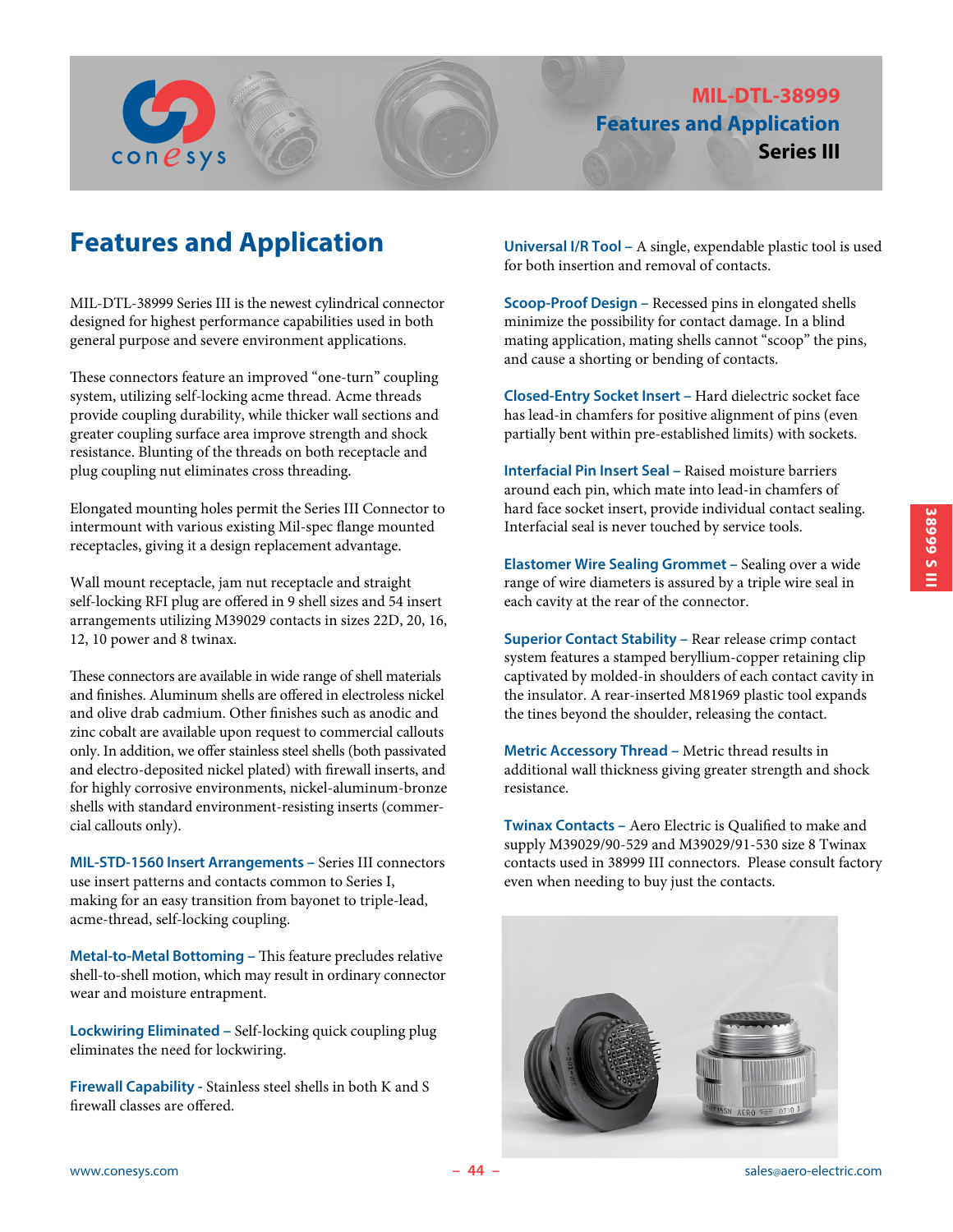## **MIL-DTL-38999 Performance Specifications**

**Series III**



# **Performance Specifications**

#### **Operating Temperature Range**

Classes F, K, S and BZ\*: -65°C to +200°C (-85°F to +392°F) Classes W, T, Z, BN\* and ZC\*: -65°C to +175°C (-85°F to +347°F)

#### **Material and Finish Data (Class)**

- F aluminum shell, electroless nickel finish
- K stainless steel shell, passivated, firewall
- S stainless steel shell, electrodeposited nickel, firewall
- T \*- aluminum shell, nickel flourocarbon polymer finish
- W- aluminum shell, olive drab cadmium over nickel base
- Z \*- aluminum shell, zinc nickel finish
- BN\* -aluminum shell, black nickel finish
- BZ\* aluminum nickel bronze shell, std insert
- ZC\*– aluminum shell, zinc cobalt finish

#### **Corrosion Resistance**

Military Classes K, W and S, withstand 500-hour salt spray.Class F withstands 48-hour salt spray.Commerical RoHS Classes: BN\*, BZ\*,ZC\*. Consult factory for T and Z class availability.

#### **Durability**

Minimum of 500 mating cycles.

#### **Fluid Resistance**

Connectors resist specified immersions in MIL-PRF-7808, MIL-PRF-23699, MIL-PRF-5606, M2-V Chevron oil, Coolanol 25, MIL-DTL-83133 (JP-8), MIL-DTL-5624 (JP-4, JP-5), SAE-AMS1424 Type I, and other solvents and cleaning agents.

#### **Shielding Effectiveness**

RFI and EMI attenuation at the specified frequencies meet the requirements of MIL-DTL-38999.

- RFI shielding effectiveness of mated connectors with RFI backshells is measured in a triaxial radio frequency leakage fixture.
- EMI shielding effectiveness is measured at the interfaceof mated connectors and tested by the mode-stirred technique specified in method 3008 of MIL-STD-1344.

#### **Environmental Seal**

Wired, mated connectors with specified accessories attached, shall meet the altitude-immersion test specified in MIL-DTL-38999.

#### **Shell-to-Shell Conductivity**

Maximum potential drop shall not exceed:

- 
- Classes F and  $S = 1.0$  millivolt.<br>Class W = 2.5 millivolts, Class K = 10.0 millivolts

#### **Shock and Vibration Requirements**

Wired, mated connectors shall not be damaged, nor shall there be a current interruption longer than one microsecond when subjected to the following:

#### **Shock**

Pulse of approximate half sine wave of 300  $G \pm 15$  percent magnitude with duration of  $3 \pm 1$  milliseconds applied in three axes.

#### **High Impact Shock**

When mounted as specified in MIL-S-901, grade A, a drop of a 400 lb. Hammer from 1 foot, 3 feet and 5 feet applied to connector in three axes, totaling nine impacts.

#### **Vibration**

Wired and mated connectors withstand the following vibration levels:

- Sine vibration where connector samples with simulated accessory load are subjected to simple harmonic motion from 10 to 2,000 Hz in three mutually perpendicular axes, in 20 minute sweeps, for 12 hours in each axis at velocity of 254 mm/sec from 10-50 Hz, displacement of 1.5 mm from 50-140Hz and acceleration of 60G from 140-2,000Hz.
- Random Vibration per MIL-STD-1344, method 2005, test condition V at ambient temperature and test condition VI, Letter "J" at elevated temperature.

#### \* Not on QPL, can be supplied to Aero-Electric part number only.

|         |                | <b>Suggested Operating Voltage</b> | <b>Test Voltage</b> | <b>Test Voltage</b> | <b>Test Voltage</b> | <b>Test Voltage</b> |  |
|---------|----------------|------------------------------------|---------------------|---------------------|---------------------|---------------------|--|
| Service | (Sea Level)    |                                    | Sea Level           | 50,000 Ft.          | 70,000 Ft.          | 100,000 Ft.         |  |
| Rating  | DC<br>AC (RMS) |                                    | V RMS               | V RMS               | V RMS               | V RMS               |  |
| M       | 400            | 550                                | 1300                | 550                 | 350                 | 200                 |  |
| N       | 300            | 450                                | 1000                | 400                 | 260                 | 200                 |  |
|         | 600            | 850                                | 1800                | 600                 | 400                 | 200                 |  |
|         | 900            | 1250                               | 2300                | 800                 | 500                 | 200                 |  |

**Note:** The establishment of electrical safety factors is left entirely to the designer, as he is in the best position to know exactly what peak voltages, switching currents, transients, etc., can be expected in a particular circuit.

**Voltage Rating**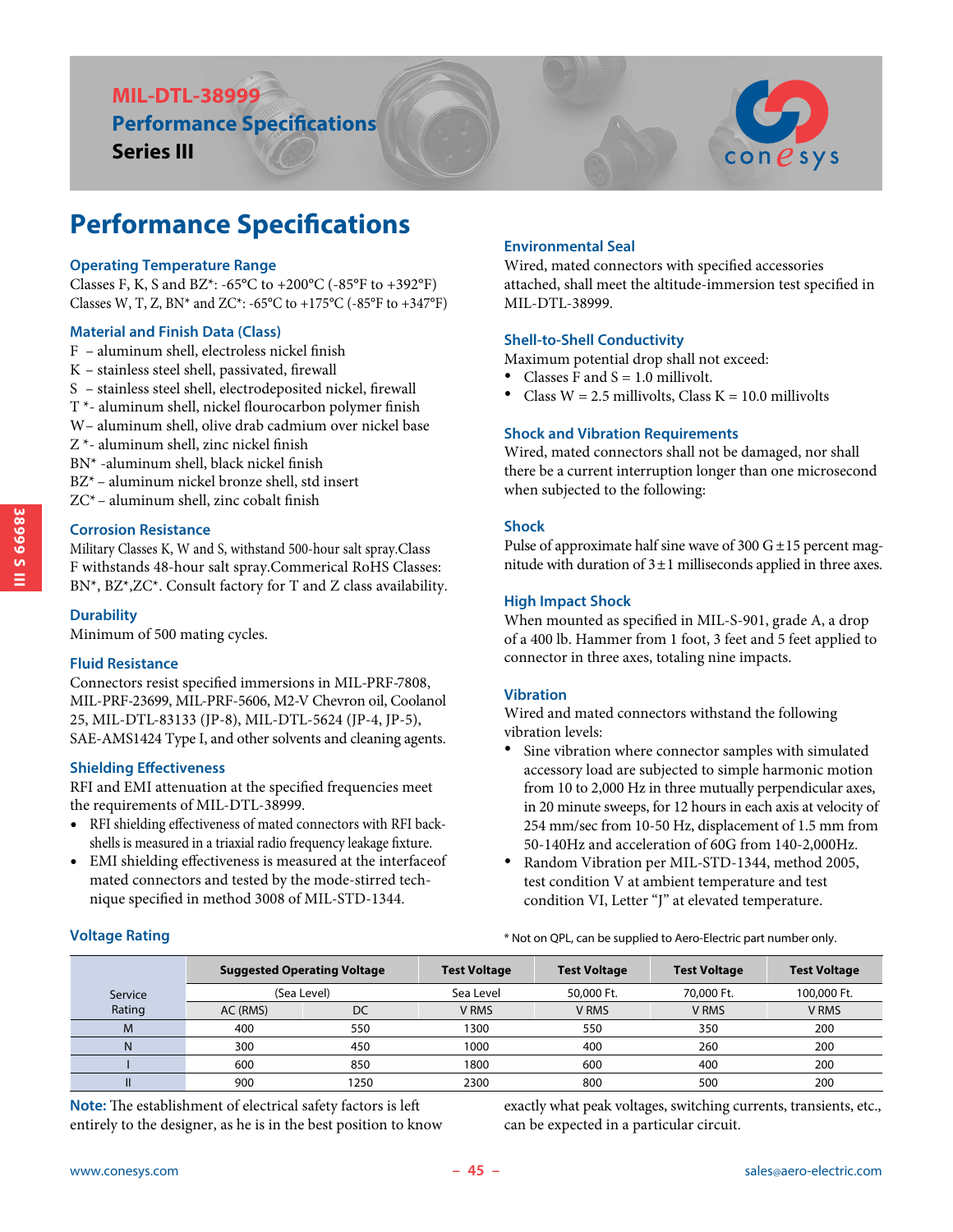

## **MIL-DTL-38999 Part Number Development Series III**

### **Military and Aero-Electric Part Number Development**

| <b>Mil. Prefix</b>                                                                                                                                                                                                                                                                                                                                                                                                                                                                                                                                           | D38999/         | 20 | W | C | 35 | P | N |        |  |
|--------------------------------------------------------------------------------------------------------------------------------------------------------------------------------------------------------------------------------------------------------------------------------------------------------------------------------------------------------------------------------------------------------------------------------------------------------------------------------------------------------------------------------------------------------------|-----------------|----|---|---|----|---|---|--------|--|
| <b>Aero Prefix</b>                                                                                                                                                                                                                                                                                                                                                                                                                                                                                                                                           | AE <sub>3</sub> | 20 | W | C | 35 | P | N | $-340$ |  |
| <b>Shell Type (Specification Sheet Number)</b><br>$20$ = Wall mount receptacle                                                                                                                                                                                                                                                                                                                                                                                                                                                                               |                 |    |   |   |    |   |   |        |  |
| $24$ = Jam nut receptacle                                                                                                                                                                                                                                                                                                                                                                                                                                                                                                                                    |                 |    |   |   |    |   |   |        |  |
| $26$ = Self-locking, RFI grounding plug                                                                                                                                                                                                                                                                                                                                                                                                                                                                                                                      |                 |    |   |   |    |   |   |        |  |
| <b>Class (Material &amp; Finish)</b><br>$F =$ Aluminum shell, electroless nickel finish                                                                                                                                                                                                                                                                                                                                                                                                                                                                      |                 |    |   |   |    |   |   |        |  |
| $W =$ Aluminum shell, olive drab cadmium over electroless nickel base                                                                                                                                                                                                                                                                                                                                                                                                                                                                                        |                 |    |   |   |    |   |   |        |  |
| $T =$ Aluminum shell, nickel flourocarbon polymer finish (consult factory for availability)<br>$Z =$ Aluminum shell, zinc nickel finish (consult factory for availability)<br>$K =$ Stainless steel shell, passivated, with firewall insert<br>$S =$ Stainless steel shell, electrodeposited nickel, with firewall insert<br>$BN^*$ = Aluminum shell, black nickel finish, (RoHS), (Aero $p/n/$ only)<br>$BZ^*$ = Aluminum nickel bronze shell with standard insert (Aero p/n only)<br>$ZC^*$ = Aluminum shell, zinc cobalt plating, (RoHS), (Aero p/n only) |                 |    |   |   |    |   |   |        |  |
| <b>Shell Size</b>                                                                                                                                                                                                                                                                                                                                                                                                                                                                                                                                            |                 |    |   |   |    |   |   |        |  |
| A, B, C, D, E, F, G, H or J                                                                                                                                                                                                                                                                                                                                                                                                                                                                                                                                  |                 |    |   |   |    |   |   |        |  |
| <b>Insert Arrangement</b><br>See pages 60 thru 62                                                                                                                                                                                                                                                                                                                                                                                                                                                                                                            |                 |    |   |   |    |   |   |        |  |
| <b>Contact Style</b>                                                                                                                                                                                                                                                                                                                                                                                                                                                                                                                                         |                 |    |   |   |    |   |   |        |  |
| $P = Pin$                                                                                                                                                                                                                                                                                                                                                                                                                                                                                                                                                    |                 |    |   |   |    |   |   |        |  |
| $S = S$ ocket                                                                                                                                                                                                                                                                                                                                                                                                                                                                                                                                                |                 |    |   |   |    |   |   |        |  |
| $A = Pin$ connector less pins (with intent to use non-std pin contacts)                                                                                                                                                                                                                                                                                                                                                                                                                                                                                      |                 |    |   |   |    |   |   |        |  |
| $B =$ Socket connector less sockets (with intent to use non-std socket contacts)                                                                                                                                                                                                                                                                                                                                                                                                                                                                             |                 |    |   |   |    |   |   |        |  |
| <b>Polarization (Keying)</b><br>$N =$ Normal (Included in part number)<br>A, B, C, D, or E                                                                                                                                                                                                                                                                                                                                                                                                                                                                   |                 |    |   |   |    |   |   |        |  |
| <b>Modification (applies to Aero part numbers only)</b><br>$\bullet$ 1 = Less contacts (is not marked on the part)                                                                                                                                                                                                                                                                                                                                                                                                                                           |                 |    |   |   |    |   |   |        |  |
| $340$ = Connector kitted with M85049/15-XXX                                                                                                                                                                                                                                                                                                                                                                                                                                                                                                                  |                 |    |   |   |    |   |   |        |  |
| 341 = Connector kitted with M85049/38-XXX straight clamp                                                                                                                                                                                                                                                                                                                                                                                                                                                                                                     |                 |    |   |   |    |   |   |        |  |
| 342 = Connector kitted with M85049/39-XXX right angle clamp                                                                                                                                                                                                                                                                                                                                                                                                                                                                                                  |                 |    |   |   |    |   |   |        |  |
| Consult factory for other modifications                                                                                                                                                                                                                                                                                                                                                                                                                                                                                                                      |                 |    |   |   |    |   |   |        |  |

\* Not on QPL, can be supplied to Aero-Electric part number only.

**Note 1:** Each connector is furnished with contacts unless ordered less contacts (L/C) as follows: One spare contact for inserts requiring 2 through 26 of each contact and two spares for inserts with 27 or more contacts, and a minimum of one sealing plug up to 10% of the number contacts. Spare Coax and Twinax contacts are not supplied. One insertion/extraction tool for each contact size is also included.

**Note 2:** Proper part number marking has no "0" in front of single digit layout. Example: J D38999/20WB5SN. "N" for normal is included. In addition, J or JAN must be marked immediately in front of MIL part number.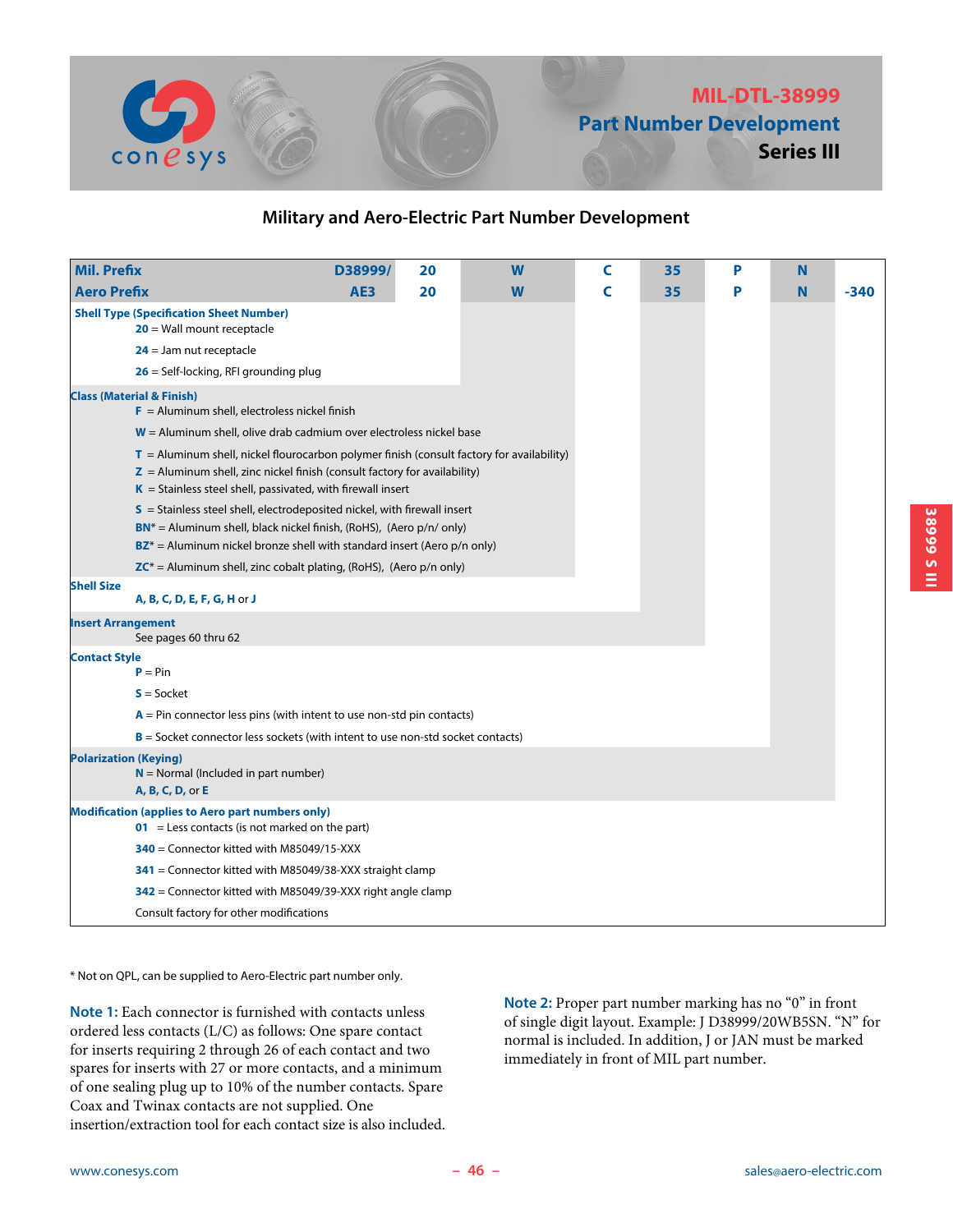

### **Triple Start Threaded Coupling, Crimp Removable, Rear Release, Scoop-Proof**





- Page 46 Completed Part Number Page 52 Contacts, Sealing Plugs and Tools Pages 60–62 Insert Arrangements Page 45 Performance Specifications Pages 58, 59 Insert Availability and Contact Information
- Page 50 Polarization

**Note 1:** "K" Accessory Thread for AE320 is same as AE326 ("D" Accessory Thread) on page 49.

**Note 2:** "F" Mating Thread for AE320 is same as AE326 ("E" Mating Thread) on page 49 except it is Class 2A.

**Note 3:** Maximum Grommet Extension for insert layouts incorporating size 8 and 10 contacts = **5.95**(.234).

|       | $\mathbf{A}$ |           |       | B     |       | C     | D     |           | E     |           |      | G       |      | н       |                 |       | ØL      |
|-------|--------------|-----------|-------|-------|-------|-------|-------|-----------|-------|-----------|------|---------|------|---------|-----------------|-------|---------|
| Shell | ±.012        | $\pm .30$ |       | (TP)  |       | (TP)  | ±.008 | $\pm .20$ | ±.008 | $\pm .20$ |      | Maximum |      | Maximum | No. of<br>Teeth |       | Maximum |
| Size  | inch         | mm        | inch  | mm    | inch  | mm    | inch  | mm        | inch  | mm        | inch | mm      | inch | mm      |                 | inch  | mm      |
| Α     | .937         | 23.80     | .719  | 18.26 | .594  | 15.09 | .216  | 5.49      | .128  | 3.25      | .820 | 20.83   | .098 | 2.50    | 12              | .299  | 7.59    |
| В     | 1.031        | 26.20     | .812  | 20.62 | .719  | 18.26 | .194  | 4.93      | .128  | 3.25      | .820 | 20.83   | .098 | 2.50    | 16              | .427  | 10.85   |
| C     | 1.126        | 28.60     | .906  | 23.01 | .812  | 20.62 | .194  | 4.93      | .128  | 3.25      | .820 | 20.83   | .098 | 2.50    | 20              | .541  | 13.74   |
| D     | .220         | 31.00     | .969  | 24.61 | .906  | 23.01 | .173  | 4.39      | .128  | 3.25      | .820 | 20.83   | .098 | 2.50    | 24              | .666  | 16.92   |
| E     | .311         | 33.30     | 1.062 | 26.97 | .969  | 24.61 | .194  | 4.93      | .128  | 3.25      | .820 | 20.83   | .098 | 2.50    | 28              | .791  | 20.09   |
| F     | l.437        | 36.50     | 1.156 | 29.36 | 1.062 | 26.97 | .194  | 4.93      | .128  | 3.25      | .820 | 20.83   | .098 | 2.50    | 32              | .897  | 22.78   |
| G     | .563         | 39.70     | 1.250 | 31.75 | 1.156 | 29.36 | .194  | 4.93      | .128  | 3.25      | .790 | 20.07   | .126 | 3.20    | 36              | 1.022 | 25.96   |
| H     | .689         | 42.90     | 1.375 | 34.93 | 1.250 | 31.75 | .242  | 6.15      | .154  | 3.91      | .790 | 20.07   | .126 | 3.20    | 40              | 1.147 | 29.13   |
|       | 1.811        | 46.00     | 1.500 | 38.10 | 1.375 | 34.93 | .242  | 6.15      | .154  | 3.91      | .790 | 20.07   | .126 | 3.20    | 44              | 1.272 | 32.31   |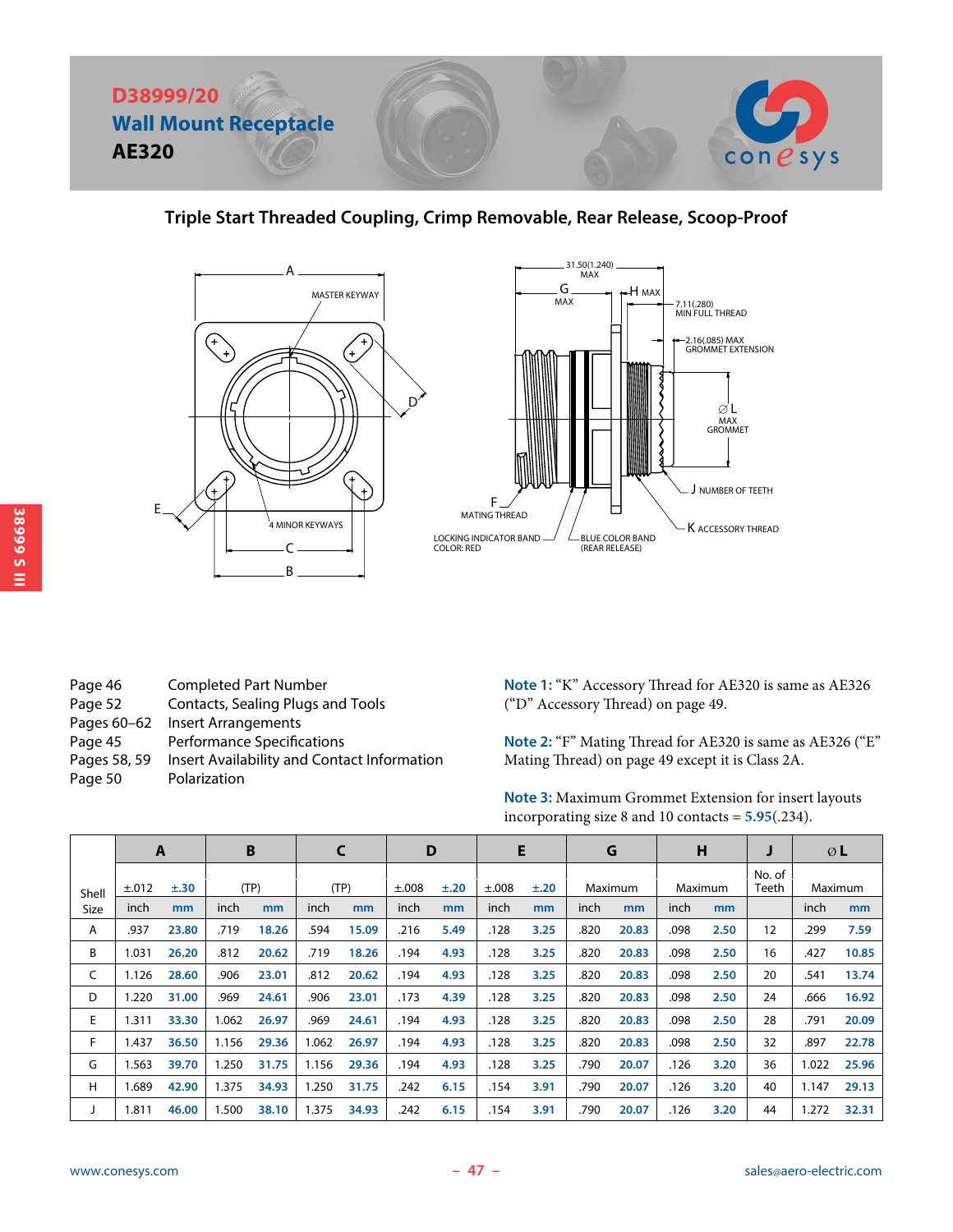

### **Triple Start Threaded Coupling, Crimp Removable, Rear Release, Scoop-Proof**



- Page 46 Completed Part Number
- Page 52 Contacts, Sealing Plugs and Tools
- Pages 60-62 Insert Arrangements
- Page 45 Performance Specifications
- Pages 58, 59 Insert Availability and Contact Information
- Page 50 Polarization

**Note 1:** "K" Accessory Thread for AE324 is same as AE326 ("D" Accessory Thread) on page 49.

**Note 2:** "E" Mating Thread for AE324 is same as AE326 ("E" Mating Thread) on page 49 except it is Class 2A.

**Note 3:** Maximum Grommet Extension for insert layouts incorporating size 8 and 10 contacts = **5.95**(.234).

|       |       | A              |                     | B                | C           |             |                     | D                |                 |                    | G                |       | ØH      | J                        |
|-------|-------|----------------|---------------------|------------------|-------------|-------------|---------------------|------------------|-----------------|--------------------|------------------|-------|---------|--------------------------|
| Shell | ±.016 | ±.40           | $+.004$<br>$-0.006$ | $+.10$<br>$-.15$ |             |             | $+.024$<br>$-0.000$ | $+.60$<br>$-.00$ | No. of<br>Teeth | $+.035$<br>$-.004$ | $+.90$<br>$-.10$ |       | Maximum | Jam Nut<br><b>Thread</b> |
| Size  | inch  | m <sub>m</sub> | <i>inch</i>         | mm               | inch        | mm          | inch                | mm               |                 | inch               | mm               | inch  | mm      | 0.100R                   |
| A     | 1.063 | 27.00          | .651                | 16.53            | .945/.859   | 24.00/21.82 | .555                | 14.10            | 12              | .087               | 2.20             | .299  | 7.59    | $M17x1-6q$               |
| В     | 1.252 | 31.80          | .751                | 19.07            | 1.063/.984  | 27.00/24.99 | .555                | 14.10            | 16              | .087               | 2.20             | .427  | 10.85   | M20x1-6q                 |
| C     | 1.374 | 34.90          | .938                | 23.82            | .260/1.172  | 32.00/29.77 | .555                | 14.10            | 20              | .087               | 2.20             | .541  | 13.74   | M25x1-6q                 |
| D     | 1.500 | 38.10          | .062                | 26.97            | 1.417/1.296 | 36.00/32.91 | .555                | 14.10            | 24              | .087               | 2.20             | .666  | 16.92   | M28x1-6q                 |
| E     | 1.626 | 41.30          | 1.187               | 30.15            | 1.457/1.422 | 37.00/36.12 | .555                | 14.10            | 28              | .087               | 2.20             | .791  | 20.09   | $M32x1-6q$               |
| F     | 1.811 | 46.00          | .312                | 33.32            | 1.614/1.546 | 41.00/39.26 | .555                | 14.10            | 32              | .118               | 3.00             | .897  | 22.78   | M35x1-6q                 |
| G     | 1.937 | 49.20          | .437                | 36.50            | 1.811/1.672 | 46.00/42.47 | .555                | 14.10            | 36              | .118               | 3.00             | 1.022 | 25.96   | M38x1-6q                 |
| H     | 2.063 | 52.40          | .562                | 39.67            | 1.969/1.796 | 50.00/45.61 | .555                | 14.10            | 40              | .118               | 3.00             | 1.147 | 29.13   | $M41x1-6q$               |
|       | 2.189 | 55.60          | .687                | 42.85            | 2.017/1.939 | 51.23/49.25 | .555                | 14.10            | 44              | .118               | 3.00             | 1.272 | 32.31   | $M44x1-6q$               |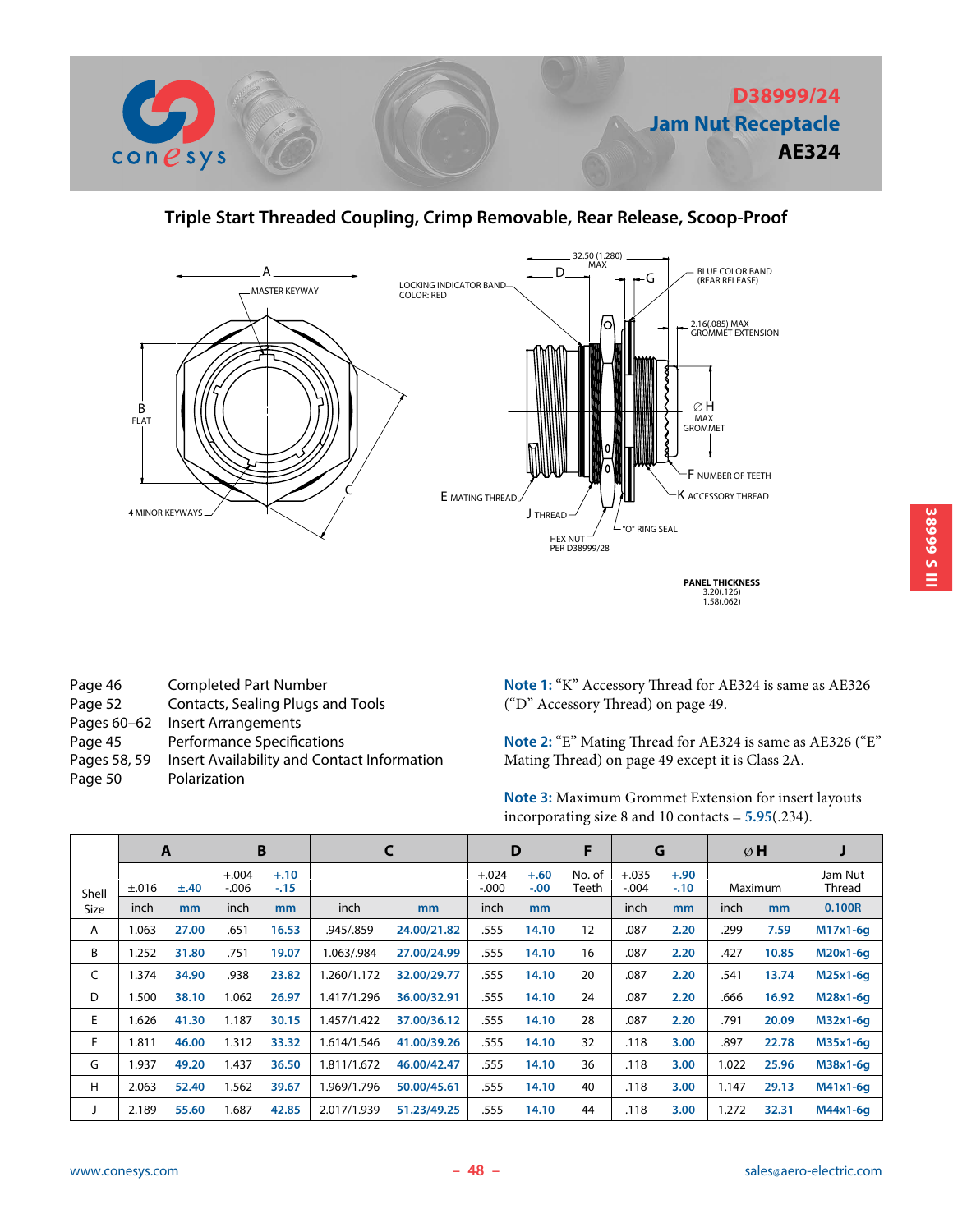

### **Triple Start Threaded Coupling, Crimp Removable, Rear Release, Scoop-Proof**





| Page 46      | <b>Completed Part Number</b>                |
|--------------|---------------------------------------------|
| Page 52      | Contacts, Sealing Plugs and Tools           |
| Pages 60-62  | Insert Arrangements                         |
| Page 45      | <b>Performance Specifications</b>           |
| Pages 58, 59 | Insert Availability and Contact Information |
| Page 50      | Polarization                                |

**Note :** Maximum Grommet Extension for insert layouts incorporating size 8 and 10 contacts = **5.95**(.234).

|             |       | ØA             |       | ØB             | D                                 | E                                |                 |
|-------------|-------|----------------|-------|----------------|-----------------------------------|----------------------------------|-----------------|
| Shell       |       | Maximum        |       | Maximum        | <b>Accessory Thread</b><br>Metric | <b>Mating Thread</b><br>Class 2B | No. of<br>Teeth |
| <b>Size</b> | inch  | m <sub>m</sub> | inch  | m <sub>m</sub> |                                   |                                  |                 |
| A           | .858  | 21.80          | .299  | 7.59           | M12x1.0-6g 0.100R                 | .6250-0.1P-0.3L                  | 12              |
| B           | .984  | 25.00          | .427  | 10.85          | M15x1.0-6g 0.100R                 | .7500-0.1P-0.3L                  | 16              |
| C           | 1.157 | 29.40          | .541  | 13.74          | M18x1.0-6g 0.100R                 | .8750-0.1P-0.3L                  | 20              |
| D           | 1.280 | 32.50          | .666  | 16.92          | M22x1.0-6g 0.100R                 | 1.0000-0.1P-0.3L                 | 24              |
| E           | 1.406 | 35.70          | .791  | 20.09          | M25x1.0-6q 0.100R                 | 1.1875-0.1P-0.3L                 | 28              |
| F           | 1.516 | 38.50          | .897  | 22.78          | M28x1.0-6q 0.100R                 | 1.2500-0.1P-0.3L                 | 32              |
| G           | 1.642 | 41.70          | 1.022 | 25.96          | M31x1.0-6q 0.100R                 | 1.3750-0.1P-0.3L                 | 36              |
| H           | 1.768 | 44.90          | 1.147 | 29.13          | M34x1.0-6q 0.100R                 | 1.5000-0.1P-0.3L                 | 40              |
|             | 1.890 | 48.00          | 1.272 | 32.31          | M37x1.0-6q 0.100R                 | 1.6250-0.1P-0.3L                 | 44              |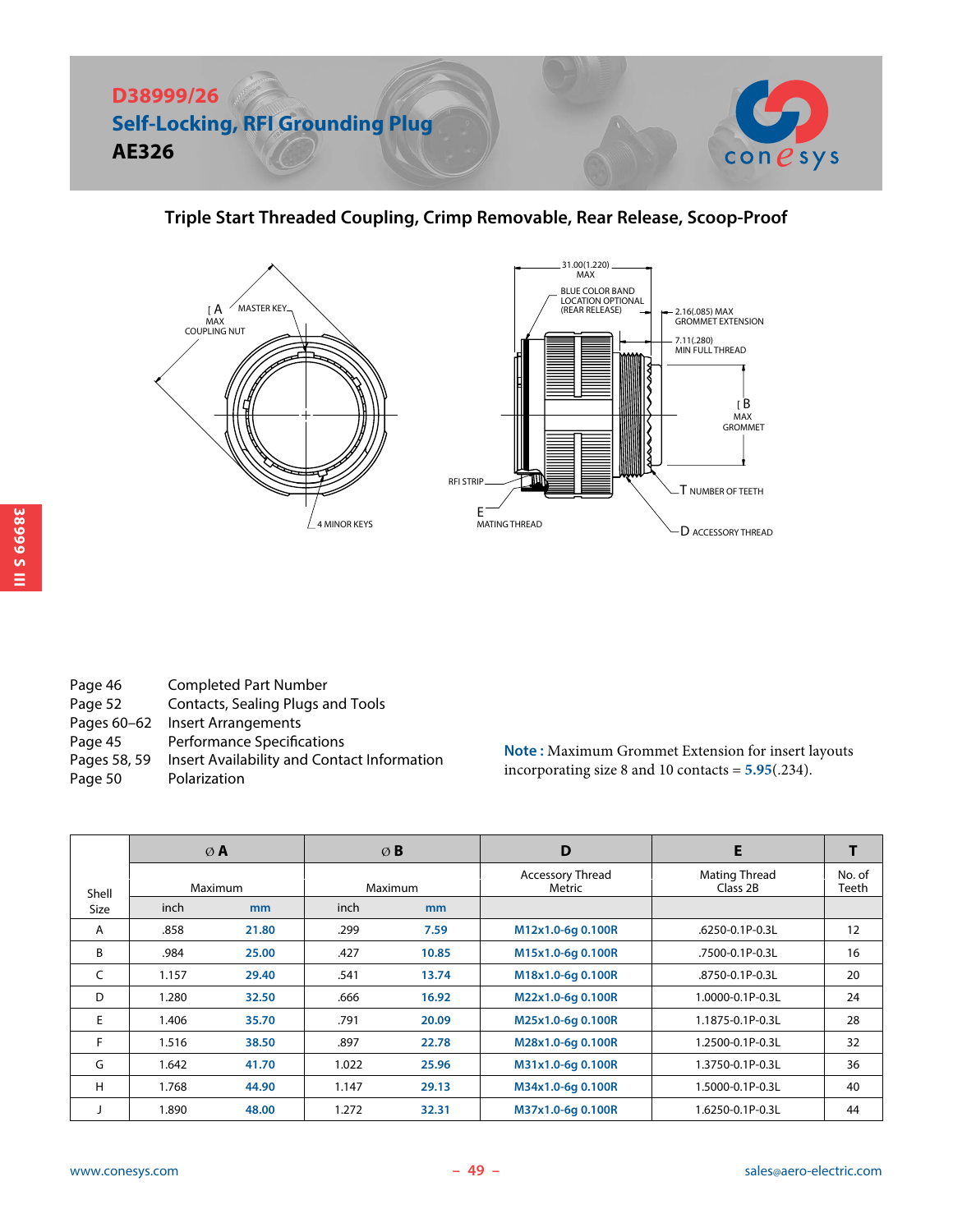

**Keying Positions**  $C^{\circ}$  $B^{\circ}$  $D^{\circ}$ A° NORMAL ANASTER KEYWAY

#### **Notes:**

- 1. Mating face of receptacle shown (plug is opposite).
- 2. All minor keyways (keys) are rotated to provide shell polarization while master keyway (key) remains fixed as shown.
- 3. The angles for a given connector are the same whether it contains pin or socket inserts.
- 4. Insert arrangement does not rotate relative to the master keyway (key).

| Shell          | Key/Keyway                   | <b>Key/Keyway Positions</b> |             |             |             |  |  |  |  |
|----------------|------------------------------|-----------------------------|-------------|-------------|-------------|--|--|--|--|
| Size           |                              |                             |             | <b>BSC</b>  |             |  |  |  |  |
|                | <b>Identification Letter</b> | $A^{\circ}$                 | $B^{\circ}$ | $C^{\circ}$ | $D^{\circ}$ |  |  |  |  |
|                | N                            | 105                         | 140         | 215         | 265         |  |  |  |  |
|                | A                            | 102                         | 132         | 248         | 320         |  |  |  |  |
|                | B                            | 80                          | 118         | 230         | 312         |  |  |  |  |
| A (9)          | C                            | 35                          | 140         | 205         | 275         |  |  |  |  |
|                | D                            | 64                          | 155         | 234         | 304         |  |  |  |  |
|                | E                            | 91                          | 131         | 197         | 240         |  |  |  |  |
|                | N                            | 95                          | 141         | 208         | 236         |  |  |  |  |
|                | Α                            | 113                         | 156         | 182         | 292         |  |  |  |  |
| B(11)          | B                            | 90                          | 145         | 195         | 252         |  |  |  |  |
| C(13)<br>D(15) | C                            | 53                          | 156         | 220         | 255         |  |  |  |  |
|                | D                            | 119                         | 146         | 176         | 298         |  |  |  |  |
|                | E                            | 51                          | 141         | 184         | 242         |  |  |  |  |
|                | Ν                            | 80                          | 142         | 196         | 293         |  |  |  |  |
| E(17)          | Α                            | 135                         | 170         | 200         | 310         |  |  |  |  |
| F(19)          | B                            | 49                          | 169         | 200         | 244         |  |  |  |  |
| G(21)<br>H(23) | C                            | 66                          | 140         | 200         | 257         |  |  |  |  |
| J(25)          | D                            | 62                          | 145         | 180         | 280         |  |  |  |  |
|                | E                            | 79                          | 153         | 197         | 272         |  |  |  |  |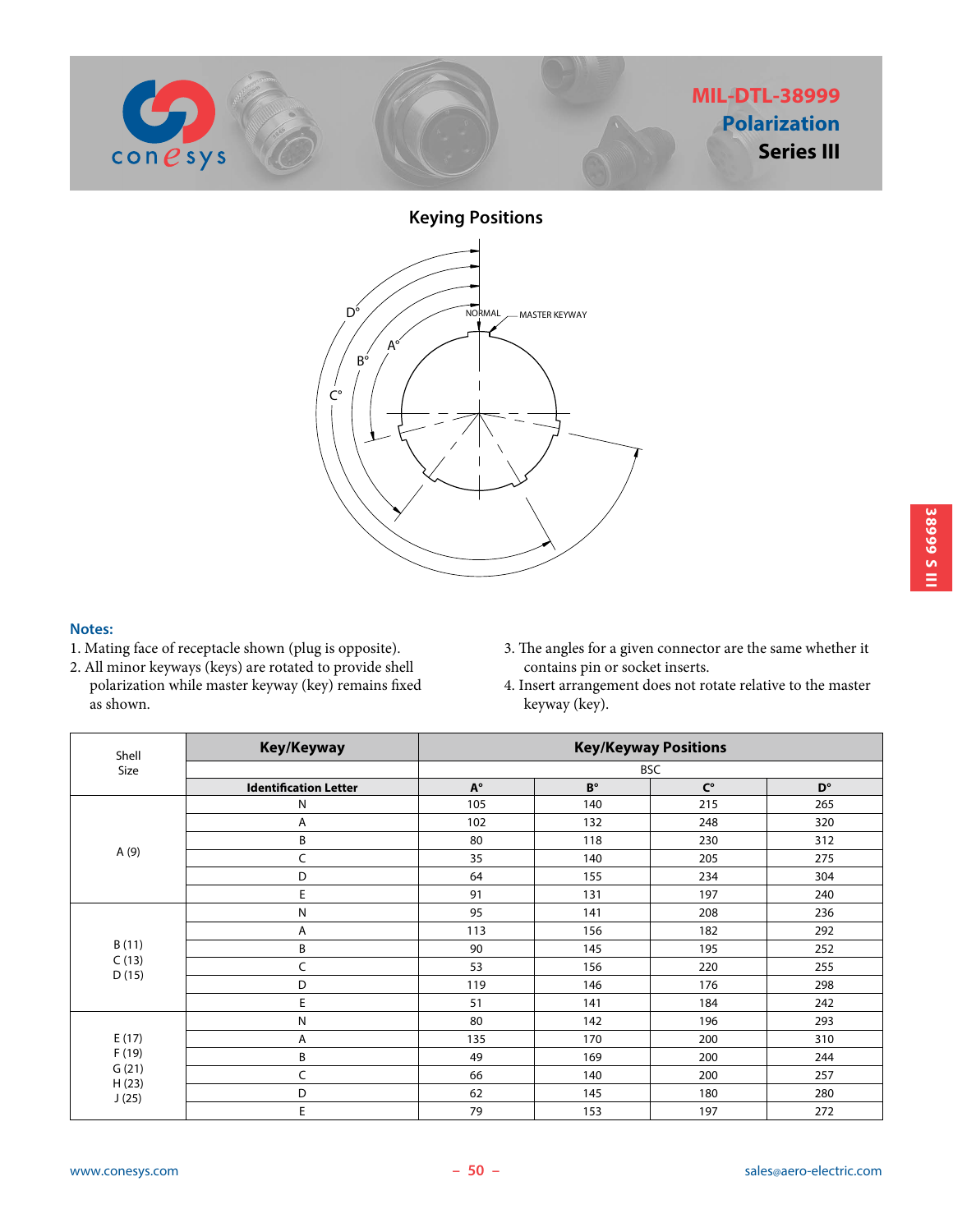



**Panel Cutouts**

#### **FLANGE MOUNT**

**JAM NUT MOUNT**





| Note: Diameter B cutout dimensions are listed separately |
|----------------------------------------------------------|
| for back and front of panel mounting.                    |

|       |       | $\mathbf{A}$ |       | ØB                                  |                               | ØB    |       | $\emptyset$ C  |                     | D                 | ØE                  |                   |
|-------|-------|--------------|-------|-------------------------------------|-------------------------------|-------|-------|----------------|---------------------|-------------------|---------------------|-------------------|
| Shell |       | (TP)         |       | For Back Mounting<br><b>Minimum</b> | For Front Mounting<br>Minimum |       | ±.005 | $\pm .13$      | $+.000*$<br>$-.010$ | $+.00*$<br>$-.25$ | $+.010$<br>$-0.000$ | $+.25$<br>$-.00.$ |
| Size  | inch  | mm           | inch  | m <sub>m</sub>                      | inch                          | mm    | inch  | m <sub>m</sub> | inch                | mm                | inch                | m <sub>m</sub>    |
| A(9)  | .719  | 18.26        | .656  | 16.66                               | .516                          | 13.11 | .128  | 3.25           | $.657*$             | $16.70*$          | .700                | 17.78             |
| B(11) | .812  | 20.62        | .796  | 20.22                               | .625                          | 15.88 | .128  | 3.25           | .771                | 19.59             | .825                | 20.96             |
| C(13) | .906  | 23.01        | .922  | 23.42                               | .750                          | 19.05 | .128  | 3.25           | .955                | 24.26             | 1.010               | 25.65             |
| D(15) | .969  | 24.61        | 1.047 | 26.59                               | .906                          | 23.01 | .128  | 3.25           | 1.085               | 27.56             | 1.135               | 28.83             |
| E(17) | 1.062 | 26.97        | 1.219 | 30.96                               | 1.016                         | 25.81 | .128  | 3.25           | 1.210               | 30.73             | 1.260               | 32.01             |
| F(19) | 1.156 | 29.36        | 1.297 | 32.94                               | 1.141                         | 28.98 | .128  | 3.25           | 1.335               | 33.91             | 1.385               | 35.18             |
| G(21) | 1.250 | 31.75        | 1.422 | 36.12                               | 1.266                         | 32.16 | .128  | 3.25           | 1.460               | 37.08             | 1.510               | 38.35             |
| H(23) | 1.375 | 34.93        | 1.547 | 39.29                               | 1.375                         | 34.93 | .154  | 3.91           | 1.585               | 40.26             | 1.635               | 41.53             |
| J(25) | 1.500 | 38.10        | 1.672 | 42.47                               | 1.484                         | 37.69 | .154  | 3.91           | 1.710               | 43.43             | 1.760               | 44.70             |

 $*$  Tolerance  $\pm$  .10mm ( $\pm$ .004")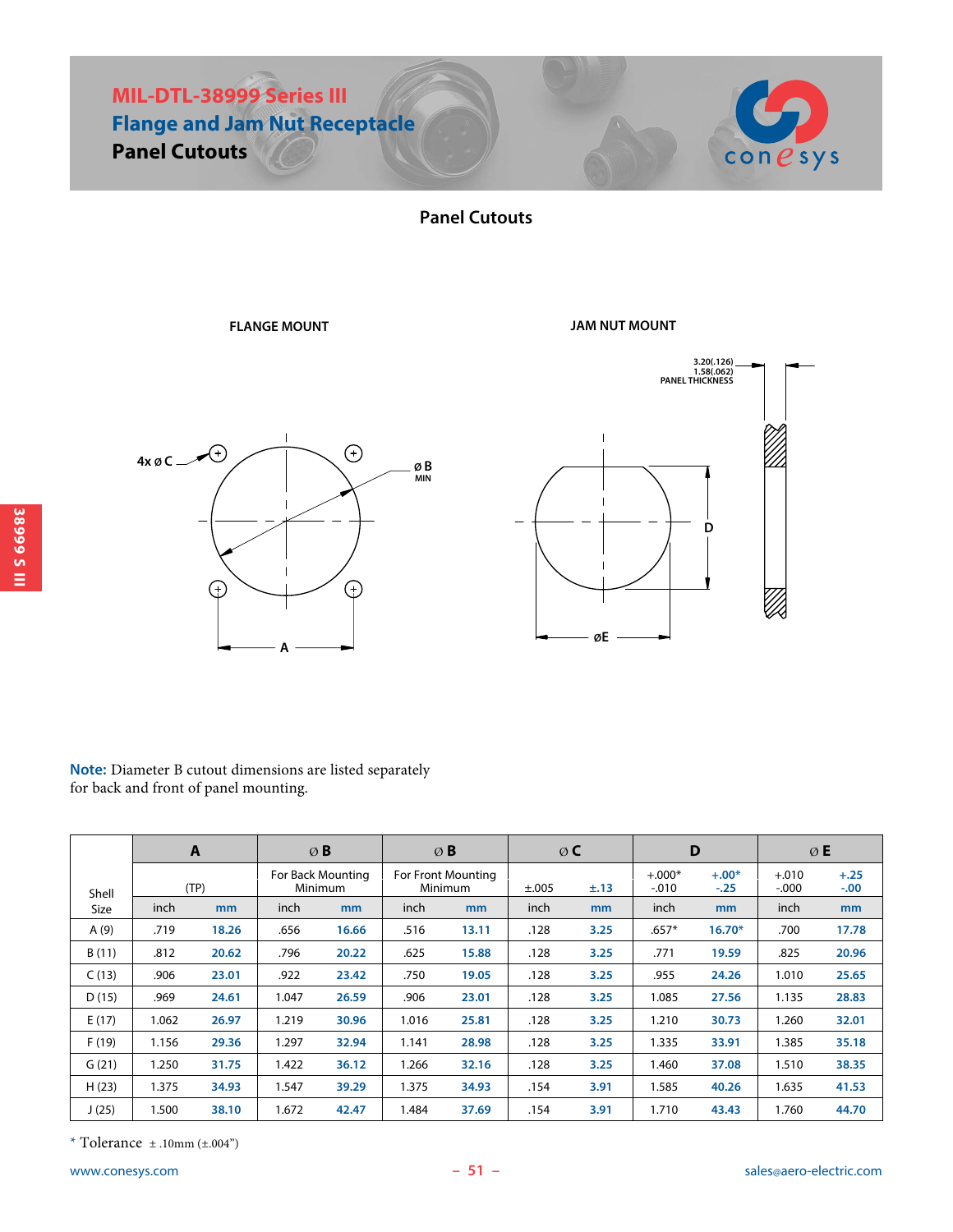

#### **Contacts, Plastic Insertion/Removal Tools and Seal Plugs**

 $cone$ sys

|              | <b>Application</b> | <b>Pin Contacts</b> | <b>Socket Contacts</b> | <b>Seal Plugs</b> | <b>Insertion/Removal Tools</b> |
|--------------|--------------------|---------------------|------------------------|-------------------|--------------------------------|
| Contact      |                    |                     |                        |                   | Plastic                        |
| Size         | <b>Type</b>        | Military No.        | Military No.           | Military No.      | Military No.                   |
| 22D          | Power/Signal       | M39029/58-360       | M39029/56-348          | MS27488-22-1      | M81969/14-01                   |
| 20           | Power/Signal       | M39029/58-363       | M39029/56-351          | MS27488-20-1      | M81969/14-10                   |
| 16           | Power/Signal       | M39029/58-364       | M39029/56-352          | MS27488-16-1      | M81969/14-03                   |
| 12           | Power/Signal       | M39029/58-365       | M39029/56-353          |                   |                                |
| 12 Coax      | Coax               | M39029/28-211       | M39029/75-416          | MS27488-12-1      | M81969/14-04                   |
| 12 Coax      | Coax               | M39029/102-558      | M39029/103-559         |                   |                                |
| 10 (Power)   | Power              | M39029/58-528       | M39029/56-527          | M85049/81-10***   | M81969/14-05                   |
| 8 Coax       | Coax               | M39029/60-367       | M39029/59-366          | MS27488-8-1       | M81969/14-06                   |
| 8 Twinax**** | Twinax             | M39029/90-529       | M39029/91-530          | MS27488-8-1       | M81969/14-12                   |

#### **Crimping and Metal Insertion/Extraction Tools**

| Contact                          | <b>Crimp Tool</b> | <b>Positioner</b>       | <b>Positioner</b>          | <b>Insertion Tool</b> | <b>Extraction Tool</b> |
|----------------------------------|-------------------|-------------------------|----------------------------|-----------------------|------------------------|
| Size/Type                        |                   | <b>For Pin Contacts</b> | <b>For Socket Contacts</b> | Metal                 | Metal                  |
|                                  | Military No.      | Military No.            | Military No.               | Military No.          | Military No.           |
| 22D                              | M22520/2-01       | M22520/2-09             | M22520/2-07                | M81969/8-01           | M81969/8-02            |
| 20                               | M22520/1-01       | M22520/1-04             | M22520/1-04                | M81969/8-05           |                        |
|                                  | M22520/2-01       | M22520/2-10             | M22520/2-10                |                       | M81969/8-06            |
| 16                               | M22520/1-01       | M22520/1-04             | M22520/1-04                | M81969/8-07           | M81969/8-08            |
| 12                               | M22520/1-01       | M22520/1-04             | M22520/1-04                |                       |                        |
| 12 Coax Inner                    | M22520/2-01       | M22520/2-34             | M22520/2-34                | M81969/8-09           | M81969/8-10            |
| 12 Coax Outer                    | M22520/31-01      | M22520/31-02            | M22520/31-02               |                       |                        |
| 10 (Power)                       |                   |                         |                            | M81969/8-11           | M81969/8-12            |
| 8 Coax Inner                     | M22520/2-01       | M22520/2-31             | M22520/2-31                |                       |                        |
| 8 Coax Outer                     |                   | M22520/5-05             | M22520/5-05                | M81969/8-13**         | M81969/8-14            |
|                                  | M22520/5-01       | Die Closure B           | Die Closure B              |                       |                        |
| 8 Twinax Center                  | M22520/2-01       | M22520/2-37             | M22520/2-37                |                       |                        |
| 8 Twinax Outer<br>& Intermediate | M22520/5-01       | M22520/5-200            | M22520/5-200               |                       |                        |

#### **Contact and Wire Data**

|         | Test Current* | Voltage*          | <b>Crimp Well Data</b> |                   | <b>Wire Range</b> | Finished Wire $\oslash$ Range |                 |                |      |         |      |
|---------|---------------|-------------------|------------------------|-------------------|-------------------|-------------------------------|-----------------|----------------|------|---------|------|
| Contact | DC Test       | Max. Drop         | Well Dia.              | Minimum Well Dept |                   |                               |                 | <b>Minimum</b> |      | Maximum |      |
| Size    | <b>Amps</b>   | <b>Millivolts</b> | inch                   | inch              | m <sub>m</sub>    | <b>AWG</b>                    | mm <sup>2</sup> | inch           | mm   | inch    | mm   |
| 22D     | 5.0           | 73                | $.0345 \pm .0010$      | .141              | 3.58              | $28 - 22$                     | $.08 - .33$     | .030           | .76  | .054    | 1.37 |
| 20      | 7.5           | 55                | $.047 \pm .001$        | .209              | 5.31              | $24 - 20$                     | $.20 - .52$     | .040           | 1.02 | .083    | 2.11 |
| 16      | 13.0          | 49                | $.067 \pm .001$        | .209              | 5.31              | $20 - 16$                     | $.52 - 1.31$    | .065           | 1.65 | .109    | 2.77 |
|         | 23.0          | 42                | $.100 \pm .002$        | .209              | 5.31              | $14 - 12$                     | 2.08-3.31       | .097           | 2.46 | .142    | 3.61 |
| 10      | 33.0          | 33                | $.137 \pm .003$        | .355              | 9.02              | $12 - 10 +$                   | $3.31 - 5.26$   | .135           | 3.42 | .162    | 4.12 |

† MS3348 bushing required with 12 gauge wire.

\* When tested with silver-plated wire.

\*\* Insertion tool is not required.

\*\*\* Dummy contact, used in lieu of unwired contact and seal plug.

\*\*\*\* Aero Electric is Qualified for Twinax contacts, consult factory for a quote.

**Note:** Size 8 coax contacts are used with M17/095-RG180 cable, while size 8 Twinax contacts are used with M17/176-00002 cable.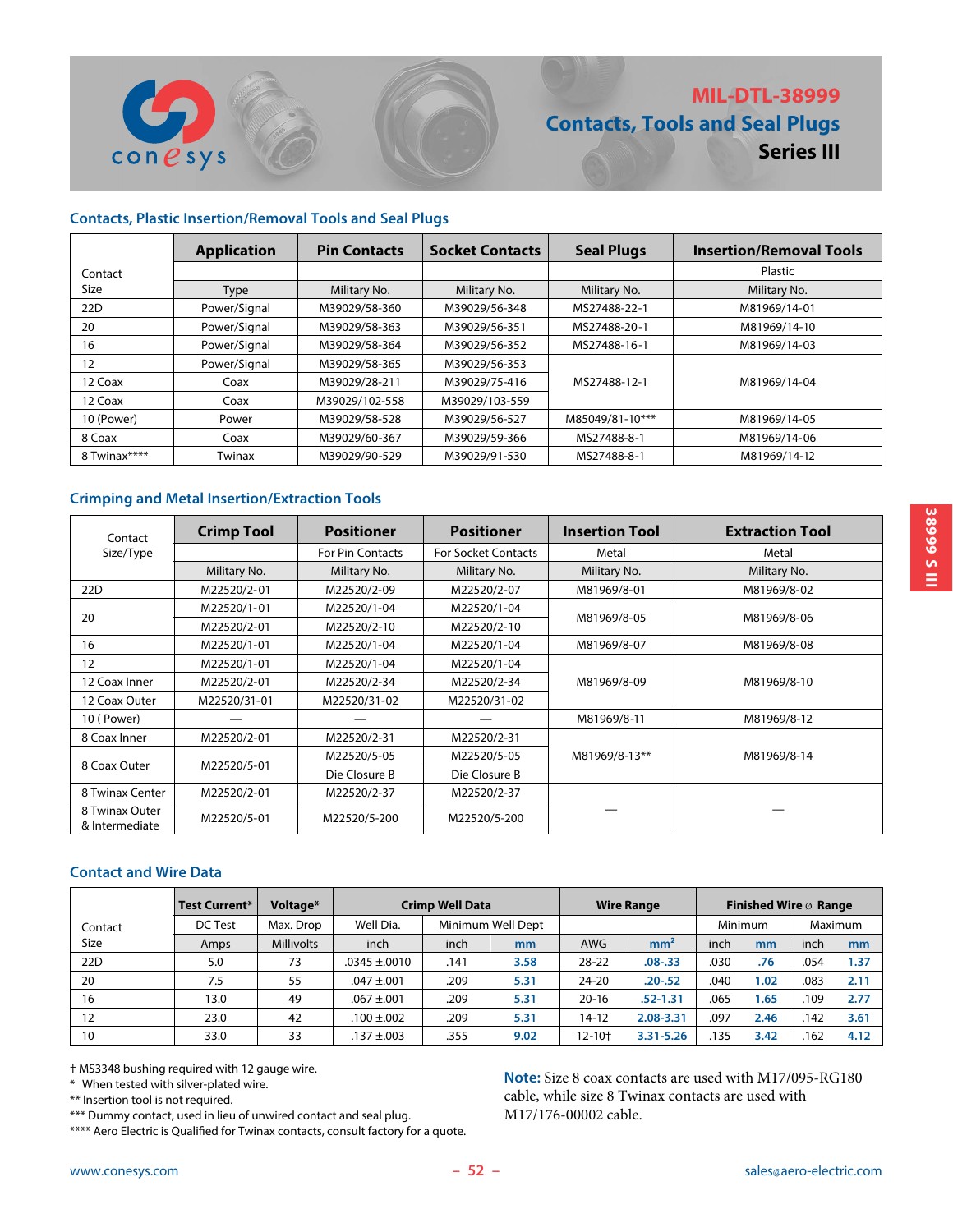## **MIL-DTL-38999 Contact Installation Instructions Series III**



#### **Crimping Contacts**

- 1. Select the appropriate crimp tool and ensure that the proper crimp head positioner is used.
- 2. Cycle the tool to be sure the indentors are open.
- 3. Determine the correct selector setting for the wire size from the data plate on the positioner (turret head assembly) and set the selector knob on the crimp tool to match.
- 4. Place the contact, mating end first, into the tool.
- 5. Insert the stripped wire into the hollow end of the contact. Be sure the wire is inserted as far as it will go.
- 6. Close the tool completely to crimp. Unless the tool is closed completely, the tool will not release the contact.
- 7. Remove the crimped contact from the tool. Check the inspection hole to verify that the wire is fully inserted.

#### **Insertion of Contacts**

- 1. Before inserting the contacts, unscrew the accessories (clamps, backshells or adapters) from rear of plug or receptacle. Slide the hardware over the wire bundle in the proper order for reassembly after all the contacts are inserted.
- 2. To assist insertion of contacts, lubricate insulator (grommet) cavities with isopropyl alcohol. Alcohol will evaporate and will not leave a conductive film. **Caution: Never use any lubricant other than isopropyl alcohol.**
- 3. Place the correct insertion tool on the contact so that the wire runs along the groove in the tool. (Tool tip will butt against the shoulder.) Hold the plug or receptacle body firmly.
- 4. Beginning with a center cavity, insert the contact into the insulator with a slow, even pressure until the contact snaps into position. Make sure the contact and tool are held perpendicular to the face of the insert during the contact installation or the grommet could be damaged.
- 4.1 If contacts are not inserted all the way prior to removing insertion tool, do not try to reinsert the insertion tool. Instead, remove the contact and try again; otherwise reinserting the insertion tool may damage the inside of the contact cavity.
- 5. Remove tool and check the face of the connector for proper contact installation. Proper installation may also be checked by pulling back lightly on the wire to make sure the contact is properly seated.

#### **Completion**

 After all the cavities have been filled, slide the hardware back into position on the connector and tighten.

#### **Extraction of Contacts (Rework)**

- 1. Slide the hardware back over the wire bundle.
- 2. Select the appropriate tool. Place the wire into the extraction tool of the pin or socket.
- 3. Slowly slide the extraction tool down wire into the contact cavities until the tool tip bottoms against the contact shoulder, expanding the clip retaining tines. Hold the wire firmly in the tool and pull the wired contact and tool straight out of the rear of the insulator.

| Size | <b>Pin Contact</b> | <b>Socket Contact</b> | <b>Basic Crimp Tool</b> | <b>Pin Positioner</b> | <b>Socket Positioner</b> | <b>Insertion/Removal Tool</b> |  |
|------|--------------------|-----------------------|-------------------------|-----------------------|--------------------------|-------------------------------|--|
| 22D  | M39029/58-360      | M39029/56-348         | M22520/2-01             | M22520/2-09           | M22520/07                | M81969/14-01                  |  |
| 20   | M39029/58-363      | M39029/56-351         | M22520/1-01             | M22520/1-04 Red       | M22520/1-04 red          | M81969/14-10                  |  |
|      |                    |                       | M22520/2-01             | M22520/2-10           | M22520/2-10              |                               |  |
| 16   | M39029/58-364      | M39029/56-352         | M22520/1-01             | M22520/1-04 Blue      | M22520/1-04 Blue         | M81969/14-03                  |  |
| 12   | M39029/58-365      | M39029/56-353         | M22520/1-01             | M22520/1-04 Yellow    | M22520/1-04 Yellow       | M81969/14-04                  |  |
| 10   | M39029/58-528      | M39029/56-527         | $\ast$                  | $\ast$                | $\ast$                   | M81969/14-05                  |  |

For Coax and Twinax contacts refer to instructions that are supplied with contacts.

\* Contact Daniels Manufacturing for crimp tool/positioner.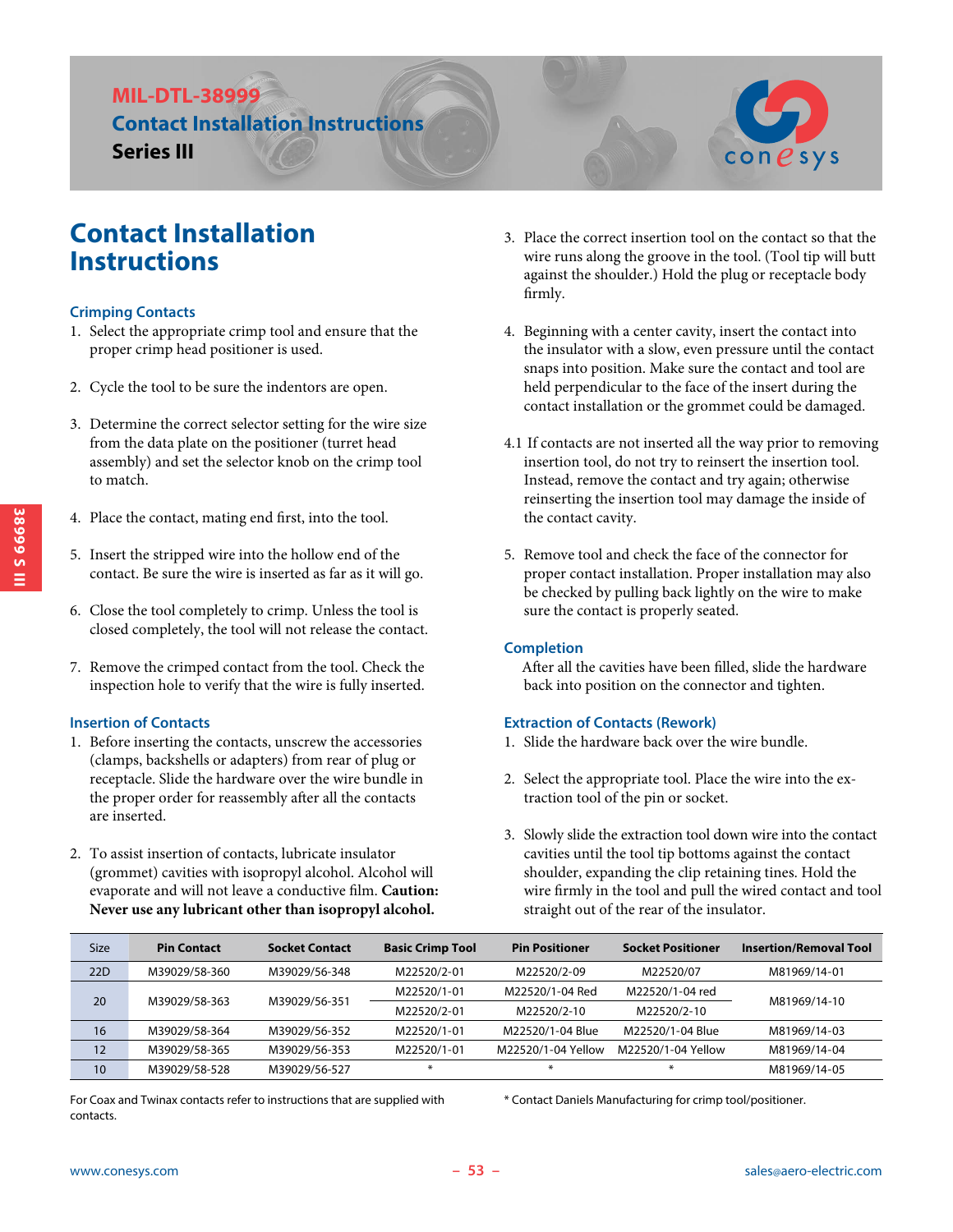

## **Part Number Configuration Dummy Stowage Receptacle**

| <b>MIL. Prefix</b>                                                                                                                                                                                                                                                            | D38999/         | 22 |   | w |
|-------------------------------------------------------------------------------------------------------------------------------------------------------------------------------------------------------------------------------------------------------------------------------|-----------------|----|---|---|
| <b>Aero Prefix</b>                                                                                                                                                                                                                                                            | AE <sub>3</sub> | 22 | C | W |
| <b>Shell Type</b><br>$22$ = receptacle, dummy stowage, threaded                                                                                                                                                                                                               |                 |    |   |   |
| <b>Shell Size**</b><br>A. B. C. D. E. F. G. H or J                                                                                                                                                                                                                            |                 |    |   |   |
| <b>Material Finish</b><br>$W =$ Aluminum Shell, Olive Drab Cadmium Finish<br>$F =$ Aluminum, Electroless Nickel Finish<br>$K =$ Stainless Steel, Passivated<br>$S$ = Stainless Steel, Electrodeposited Nickel<br>$BN^*$ = Aluminum Shell, Black Nickel Finish (Aero p/n only) |                 |    |   |   |

\* Not on QPL, can be supplied to Aero-Electric part number only.

\* \* Shell size code A is for use with plugs with mating key polarizations "C", "E" or "N". Shell size code AA is for use with plugs with mating key polarizations "A", "B" or "D".

## **Part Number Configuration Protective Metal Caps**

| <b>MIL. Prefix</b>                                                                                                                                                                                                                                                              | D38999/ | 32 | W     | 11 | R |  |  |  |
|---------------------------------------------------------------------------------------------------------------------------------------------------------------------------------------------------------------------------------------------------------------------------------|---------|----|-------|----|---|--|--|--|
| <b>Aero Prefix</b>                                                                                                                                                                                                                                                              | AE3     | 32 | $W -$ | 11 | R |  |  |  |
| <b>Shell Type</b><br>$32$ = cover, protective, plug<br>$33$ = cover, protective, receptacle                                                                                                                                                                                     |         |    |       |    |   |  |  |  |
| <b>Material Finish</b><br>$W =$ Aluminum Shell, Olive Drab Cadmium Finish<br>$F =$ Aluminum, Electroless Nickel Finish<br>$K =$ Stainless Steel, Passivated<br>$S$ = Stainless Steel, Electrodeposited Nickel<br>$BN^*$ = Aluminum Shell, Black Nickel Finish (Aero $p/n$ only) |         |    |       |    |   |  |  |  |
| <b>Shell Size</b><br>9, 11, 13, 15, 17, 19, 21, 23, 25                                                                                                                                                                                                                          |         |    |       |    |   |  |  |  |
| <b>Style</b><br>$R =$ Wire Rope Assembly<br>$N =$ Wire Rope/Ring Assembly                                                                                                                                                                                                       |         |    |       |    |   |  |  |  |

\* Not on QPL, can be supplied to Aero-Electric part number only.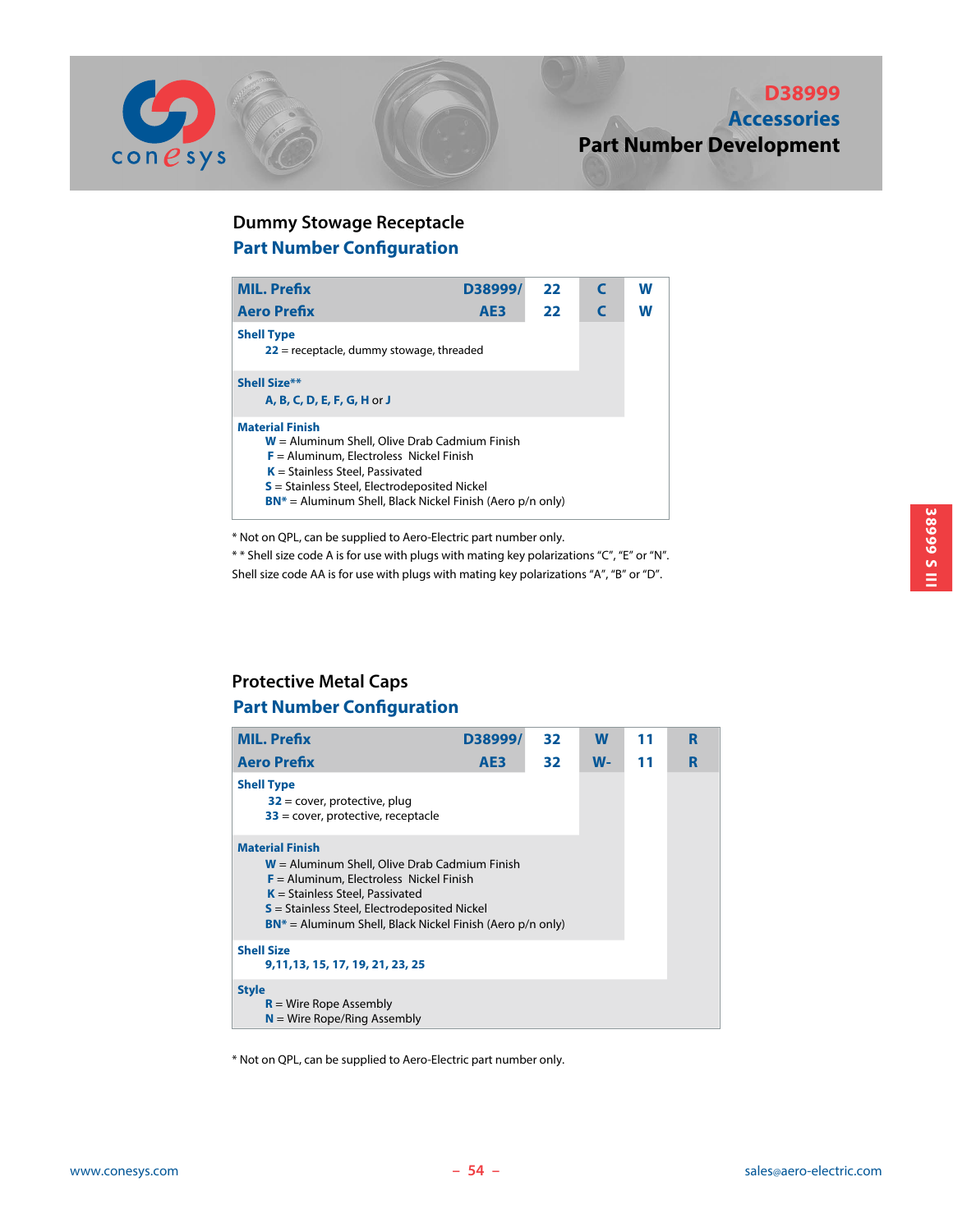

## **AE322 Threaded Dummy Stowage Receptacle**





|                      | <b>SHELL</b>        |                | ØB             |                   | <b>PP</b>            |           | R1          |           | R <sub>2</sub> |                  | $\mathsf{S}$         | $\mathbf{V}$               |                                  |                       | W                    |
|----------------------|---------------------|----------------|----------------|-------------------|----------------------|-----------|-------------|-----------|----------------|------------------|----------------------|----------------------------|----------------------------------|-----------------------|----------------------|
| <b>SHELL</b><br>SIZE | <b>SIZE</b><br>CODE | <b>MM</b>      | <b>INCH</b>    | <b>MM</b><br>±.20 | <b>INCH</b><br>±.008 | <b>MM</b> | <b>INCH</b> | <b>MM</b> | <b>INCH</b>    | <b>MM</b><br>±.3 | <b>INCH</b><br>±.012 | <b>MM</b><br>±.00<br>$-13$ | <b>INCH</b><br>±.000<br>$-0.005$ | <b>MM</b><br>$\pm .3$ | <b>INCH</b><br>±.012 |
| 9                    | Α                   | 12.63<br>12.47 | .497<br>.491   | 5.49              | .216                 | 18.26     | .719        | 15.09     | .594           | 23.8             | .937                 | 20.83                      | .820                             | 2.5                   | .098                 |
| 11                   | B                   | 15.88<br>15.73 | .625<br>.619   | 4.93              | .194                 | 20.62     | .812        | 18.26     | .719           | 26.2             | 1.031                | 20.83                      | .820                             | 2.5                   | .098                 |
| 13                   | $\mathsf C$         | 19.63<br>19.49 | .773<br>.767   | 4.93              | .194                 | 23.01     | .906        | 20.62     | .812           | 28.6             | 1.126                | 20.83                      | .820                             | 2.5                   | .098                 |
| 15                   | D                   | 22.84<br>22.69 | .899<br>.893   | 4.39              | .173                 | 24.61     | .969        | 23.01     | .906           | 31.0             | 1.220                | 20.83                      | .820                             | 2.5                   | .098                 |
| 17                   | $\mathsf E$         | 25.99<br>25.84 | 1.023<br>1.017 | 4.93              | .194                 | 26.97     | 1.062       | 24.61     | .969           | 33.3             | 1.311                | 20.83                      | .820                             | 2.5                   | .098                 |
| 19                   | F                   | 28.63<br>28.48 | 1.127<br>1.121 | 4.93              | .194                 | 29.36     | 1.156       | 26.97     | 1.062          | 36.5             | 1.437                | 20.83                      | .820                             | 2.5                   | .098                 |
| 21                   | G                   | 31.83<br>31.68 | 1.253<br>1.247 | 4.93              | .194                 | 31.75     | 1.250       | 29.36     | 1.156          | 39.7             | 1.563                | 20.07                      | .790                             | 3.2                   | .126                 |
| 23                   | Н                   | 35.03<br>34.88 | 1.379<br>1.373 | 6.15              | .242                 | 34.93     | 1.375       | 31.75     | 1.250          | 42.9             | 1.689                | 20.07                      | .790                             | 3.2                   | .126                 |
| 25                   | J                   | 38.18<br>38.03 | 1.503<br>1.497 | 6.15              | .242                 | 38.10     | 1.500       | 34.93     | 1.375          | 46.0             | 1.811                | 20.07                      | .790                             | 3.2                   | .126                 |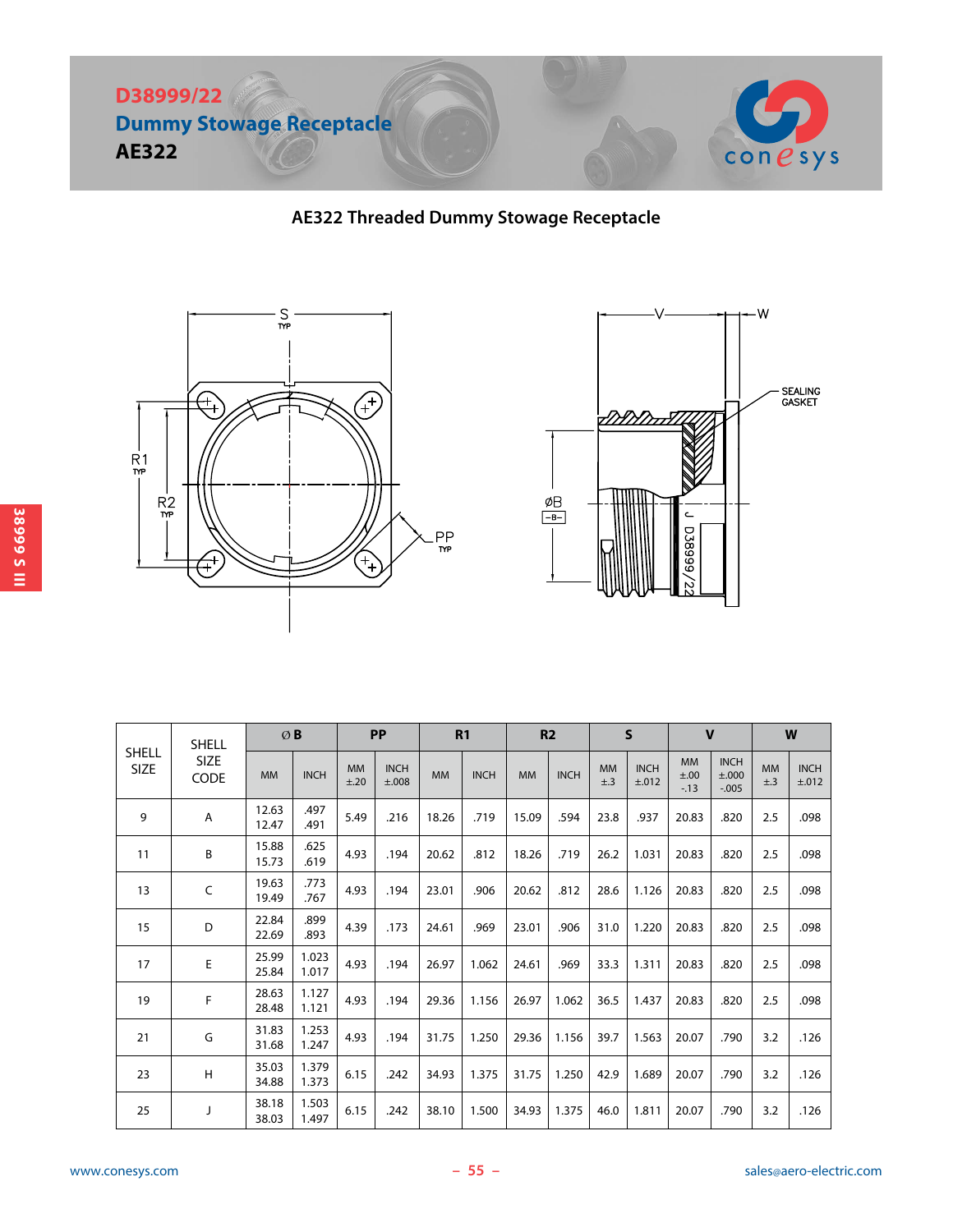

**Protective Cover Plug**



| <b>SHELL</b> | A THREAD                 | $\emptyset$ B<br><b>MAX</b> |           | ØD<br><b>MAX</b> |           |             | ØE<br><b>MAX</b> | G                                |                                |  |
|--------------|--------------------------|-----------------------------|-----------|------------------|-----------|-------------|------------------|----------------------------------|--------------------------------|--|
| <b>SIZE</b>  | CLASS 2A<br>TRIPLE START | <b>INCH</b>                 | <b>MM</b> | <b>INCH</b>      | <b>MM</b> | <b>INCH</b> | <b>MM</b>        | <b>INCH</b><br>$+.512$<br>$-276$ | <b>MM</b><br>$+13.0$<br>$-7.0$ |  |
| 9            | .6250-0.1P-0.3L          | .906                        | 23.0      | .945             | 24.0      | .512        | 13.0             | 5.000                            | 127.00                         |  |
| 11           | .7500-0.1P-.03L          | 1.024                       | 26.0      | 1.063            | 27.0      | .709        | 18.0             | 5.000                            | 127.00                         |  |
| 13           | .8750-0.1P-.03L          | 1.221                       | 31.0      | 1.181            | 30.0      | .787        | 20.0             | 5.000                            | 127.00                         |  |
| 15           | 1.0000-0.1P-.03L         | 1.299                       | 33.0      | 1.221            | 31.0      | .906        | 23.0             | 5.000                            | 127.00                         |  |
| 17           | 1.1875-0.1P-.03L         | 1.457                       | 37.0      | 1.457            | 37.0      | 1.024       | 26.0             | 5.000                            | 127.00                         |  |
| 19           | 1.2500-0.1P-.03L         | 1.575                       | 40.0      | 1.575            | 40.0      | 1.142       | 29.0             | 5.000                            | 127.00                         |  |
| 21           | 1.3750-0.1P-.03L         | 1.732                       | 44.0      | 1.732            | 44.0      | 1.260       | 32.0             | 5.000                            | 127.00                         |  |
| 23           | 1.5000-0.1P-.03L         | 1.811                       | 46.0      | 1.811            | 46.0      | 1.339       | 34.0             | 5.000                            | 127.00                         |  |
| 25           | 1.6250-0.1P-.03L         | 1.969                       | 50.0      | 1.929            | 49.0      | 1.535       | 39.0             | 5.000                            | 127.00                         |  |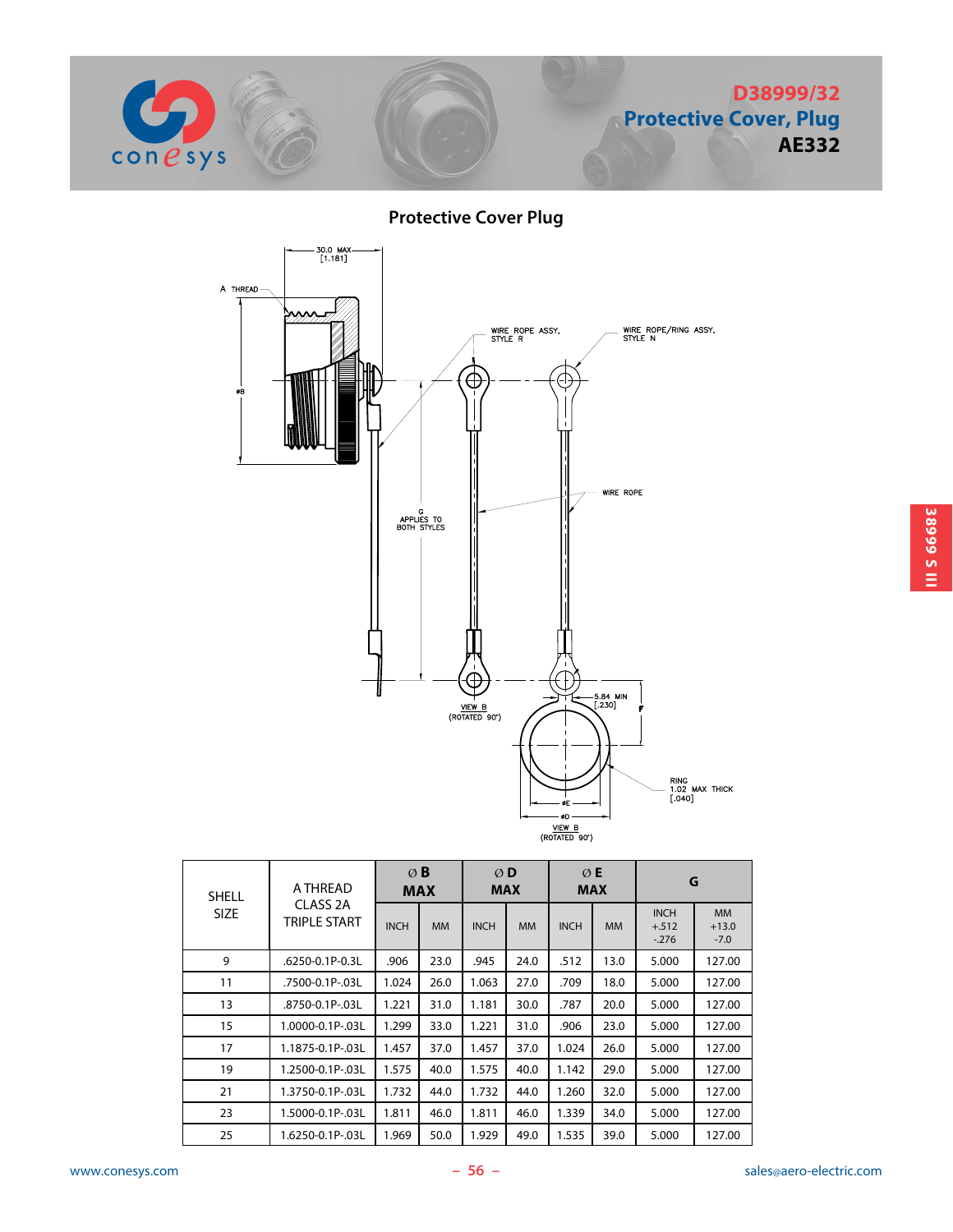

## **Protective Cover Receptacle**



| <b>SHELL</b> | A THREAD                        | ØB<br><b>MAX</b> |           |             | ØC<br><b>MAX</b> |             | ØD<br><b>MIN</b> | F                                 |                                |  |
|--------------|---------------------------------|------------------|-----------|-------------|------------------|-------------|------------------|-----------------------------------|--------------------------------|--|
| <b>SIZE</b>  | CLASS 2B<br><b>TRIPLE START</b> | <b>INCH</b>      | <b>MM</b> | <b>INCH</b> | MM.              | <b>INCH</b> | <b>MM</b>        | <b>INCH</b><br>$+.512$<br>$-.276$ | <b>MM</b><br>$+13.0$<br>$-7.0$ |  |
| 9            | .6250-0.1P-0.3L                 | .906             | 23.0      | 1.063       | 27.0             | .695        | 17.64            | 5.000                             | 127.00                         |  |
| 11           | .7500-0.1P-0.3L                 | 1.102            | 28.0      | 1.260       | 32.0             | .865        | 21.97            | 5.000                             | 127.00                         |  |
| 133          | .8750-0.1P-0.3L                 | 1.221            | 31.0      | 1.457       | 37.0             | .989        | 25.12            | 5.000                             | 127.00                         |  |
| 15           | 1.0000-0.1P-0.3L                | 1.260            | 32.0      | 1.575       | 40.0             | 1.178       | 29.92            | 5.000                             | 127.00                         |  |
| 17           | 1.1875-0.1P-0.3L                | 1.457            | 37.0      | 1.732       | 44.0             | 1.260       | 32.00            | 5.000                             | 127.00                         |  |
| 19           | 1.2500-0.1P-0.3L                | 1.535            | 39.0      | 1.811       | 46.0             | 1.428       | 36.27            | 5.000                             | 127.00                         |  |
| 21           | 1.3750-0.1P-0.3L                | 1.654            | 42.0      | 1.929       | 49.0             | 1.506       | 38.25            | 5.000                             | 127.00                         |  |
| 23           | 1.5000-0.1P-0.3L                | 1.772            | 45.0      | 2.126       | 54.0             | 1.678       | 42.62            | 5.000                             | 127.00                         |  |
| 25           | 1.6250-0.1P-0.3L                | 1.929            | 49.0      | 2.205       | 56.0             | 1.750       | 44.45            | 5.000                             | 127.00                         |  |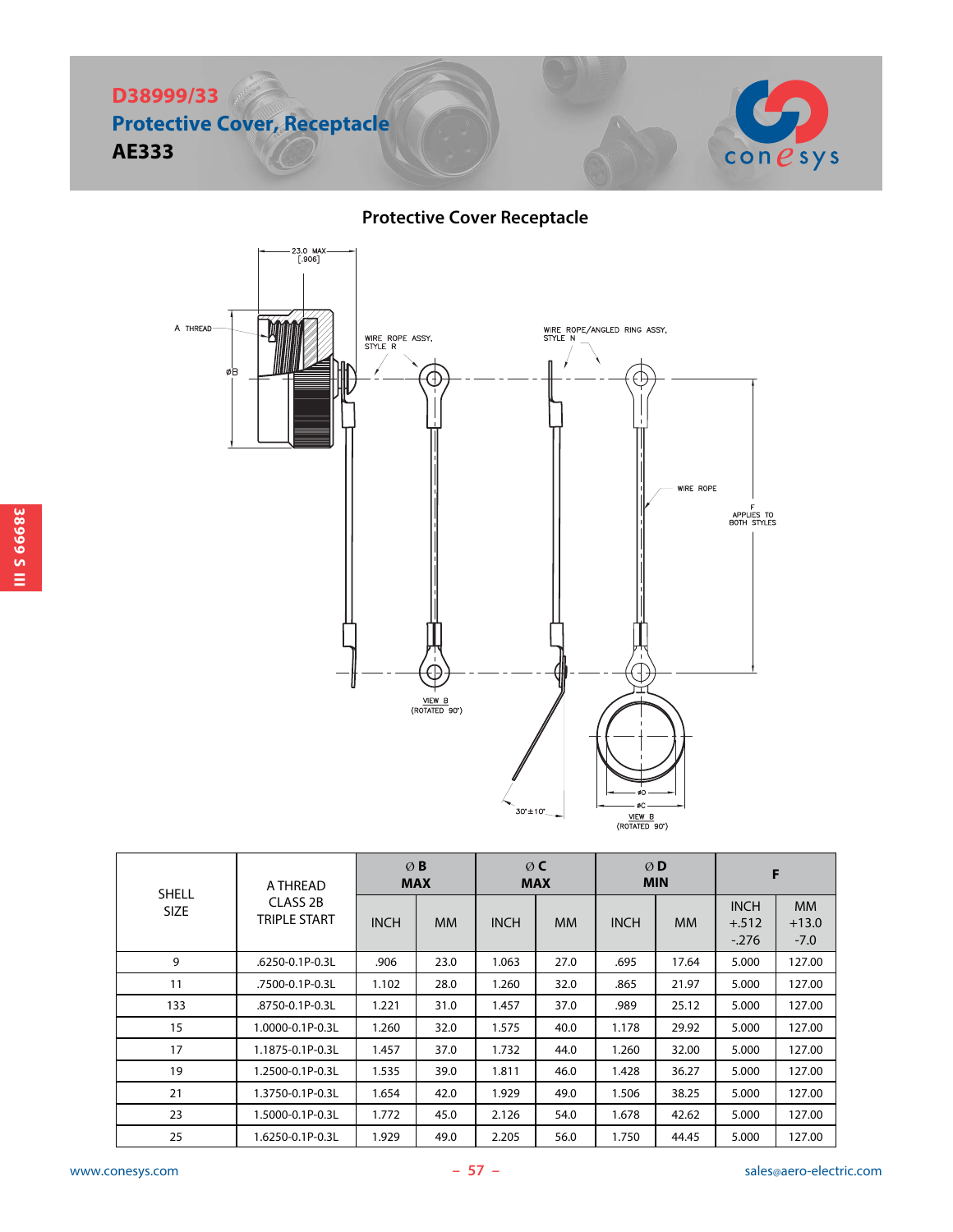

| Insert<br>Aero-Electric |       | Service       | <b>Total</b>             |                |     |                |                | <b>Quantity of Contacts</b> |    |   |  |
|-------------------------|-------|---------------|--------------------------|----------------|-----|----------------|----------------|-----------------------------|----|---|--|
| Arrangement             |       | <b>Status</b> |                          | No. of         |     | (by Size)      |                |                             |    |   |  |
| Series III              | QPL'd | <b>Tooled</b> | Rating                   | Contacts       | 22D | 20             | 16             | 12                          | 10 | 8 |  |
| A35                     | Yes   | Yes           | M                        | 6              | 6   |                |                |                             |    |   |  |
| A98                     | Yes   | Yes           | $\overline{\phantom{a}}$ | 3              |     | 3              |                |                             |    |   |  |
| <b>B2</b>               | Yes   | Yes           | $\overline{\phantom{a}}$ | $\overline{2}$ |     |                | $\overline{2}$ |                             |    |   |  |
| <b>B4</b>               | Yes   | Yes           | $\mathbf{I}$             | $\overline{4}$ |     | 4              |                |                             |    |   |  |
| <b>B5</b>               | Yes   | Yes           | $\mathbf{I}$             | 5              |     | 5              |                |                             |    |   |  |
| <b>B35</b>              | Yes   | Yes           | M                        | 13             | 13  |                |                |                             |    |   |  |
| <b>B98</b>              | Yes   | Yes           | $\overline{\phantom{a}}$ | 6              |     | 6              |                |                             |    |   |  |
| <b>B99</b>              | Yes   | Yes           | $\mathbf{I}$             | $\overline{7}$ |     | $\overline{7}$ |                |                             |    |   |  |
| C <sub>4</sub>          | Yes   | Yes           | $\mathbf{I}$             | $\overline{4}$ |     |                | $\overline{4}$ |                             |    |   |  |
| C <sub>8</sub>          | Yes   | Yes           | $\mathbf{I}$             | 8              |     | 8              |                |                             |    |   |  |
| C <sub>35</sub>         | Yes   | Yes           | M                        | 22             | 22  |                |                |                             |    |   |  |
| C98                     | Yes   | Yes           | ı                        | 10             |     | 10             |                |                             |    |   |  |
| D <sub>5</sub>          | Yes   | Yes           | $\mathbf{I}$             | 5              |     |                | 5              |                             |    |   |  |
| D15                     | Yes   | Yes           | I                        | 15             |     | 14             | $\mathbf{1}$   |                             |    |   |  |
| D18                     | Yes   | Yes           | I                        | 18             |     | 18             |                |                             |    |   |  |
| D19                     | Yes   | Yes           | ı                        | 19             |     | 19             |                |                             |    |   |  |
| D35                     | Yes   | Yes           | M                        | 37             | 37  |                |                |                             |    |   |  |
| D97                     | Yes   | Yes           | I                        | 12             |     | 8              | $\overline{4}$ |                             |    |   |  |
| E <sub>6</sub>          | Yes   | Yes           | $\overline{1}$           | 6              |     |                |                | 6                           |    |   |  |
| E8                      | Yes   | Yes           | $\mathsf{I}$             | 8              |     |                | 8              |                             |    |   |  |
| E26                     | Yes   | Yes           | ı                        | 26             |     | 26             |                |                             |    |   |  |
| E35                     | Yes   | Yes           | M                        | 55             | 55  |                |                |                             |    |   |  |
| E99                     | Yes   | Yes           | I                        | 23             |     | 21             | $\overline{2}$ |                             |    |   |  |
| F11                     | Yes   | Yes           | $\sf II$                 | 11             |     |                | 11             |                             |    |   |  |
| F28                     | Yes   | Yes           | I                        | 28             |     | 26             | $\overline{2}$ |                             |    |   |  |
| F30                     | Yes   | Yes           | I                        | 30             |     | 29             | 1              |                             |    |   |  |
| F32                     | Yes   | Yes           | ı                        | 32             |     | 32             |                |                             |    |   |  |
| F35                     | Yes   | Yes           | M                        | 66             | 66  |                |                |                             |    |   |  |

## **Insert Availability and Contact Information**

**See next page for Shell Sizes G thru J layouts.**

 $cone$ sys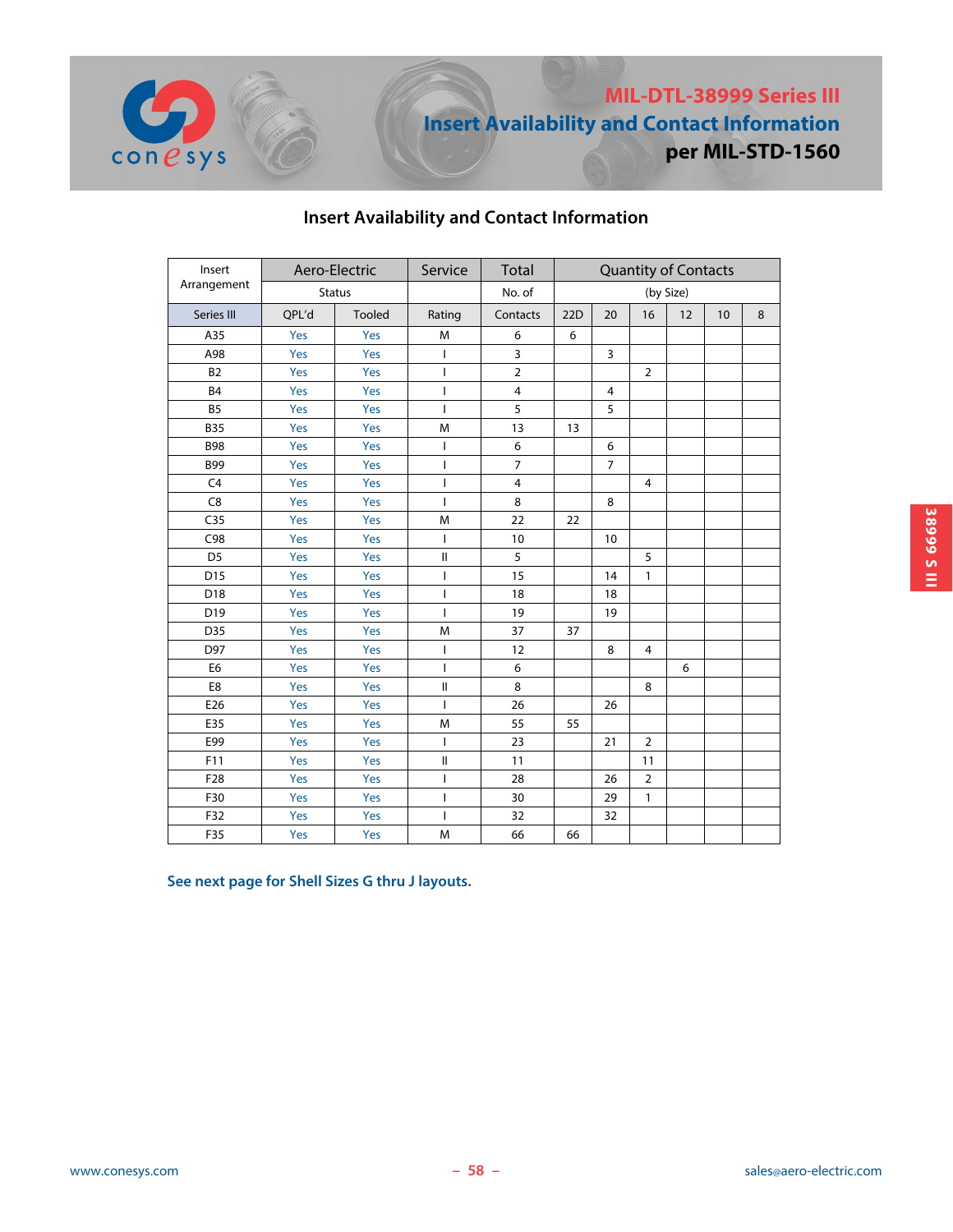# **MIL-DTL-38999 Series III Insert Availability and Contact Information per MIL-STD-1560**



| Insert<br>Arrangement | Aero-Electric |               | Service         | Total          | <b>Quantity of Contacts</b> |                |                |          |    |            |
|-----------------------|---------------|---------------|-----------------|----------------|-----------------------------|----------------|----------------|----------|----|------------|
|                       |               | <b>Status</b> |                 | No. of         |                             | (by Size)      |                |          |    |            |
| Series III            | OPL'd         | <b>Tooled</b> | Rating          | Contacts       | 22D                         | 20             | 16             | 12       | 10 | 8          |
| G11                   | Yes           | Yes           |                 | 11             |                             |                |                | 11       |    |            |
| G16                   | Yes           | Yes           | Ш               | 16             |                             |                | 16             |          |    |            |
| G35                   | Yes           | Yes           | M               | 79             | 79                          |                |                |          |    |            |
| G39                   | Yes           | Yes           | T               | 39             |                             | 37             | $\overline{2}$ |          |    |            |
| G41                   | Yes           | Yes           | $\overline{1}$  | 41             |                             | 41             |                |          |    |            |
| G48**                 | N/A           | Yes           | $\mathbf{I}$    | $\overline{4}$ |                             |                |                |          |    | 4 (Power)  |
| G75                   | Yes           | Yes           | Twinax          | $\overline{4}$ |                             |                |                |          |    | 4 (Twinax) |
| H <sub>21</sub>       | Yes           | Yes           | $\mathsf{I}$    | 21             |                             |                | 21             |          |    |            |
| H32                   | Yes           | Yes           | $\overline{1}$  | 32             |                             | 32             |                |          |    |            |
| H35                   | Yes           | Yes           | M               | 100            | 100                         |                |                |          |    |            |
| H <sub>53</sub>       | Yes           | Yes           | T               | 53             |                             | 53             |                |          |    |            |
| H <sub>55</sub>       | Yes           | Yes           | $\mathsf{I}$    | 55             |                             | 55             |                |          |    |            |
| J4                    | Yes           | Yes           | $\overline{1}$  | 56             |                             | 48             | 8              |          |    |            |
| J8                    | Yes           | Yes           | Twinax          | 8              |                             |                |                |          |    | 8 (Twinax) |
| J11                   | Yes           | Yes           | N               | 11             |                             | $\overline{2}$ |                |          | 9  |            |
| J19                   | Yes           | Yes           | ı               | 19             |                             |                |                | 19       |    |            |
| J20                   | Yes           | Yes           | N, Coax, Twinax | 30             |                             | 10             | 13             | 4 (Coax) |    | 3 (Twinax) |
| J24                   | Yes           | Yes           |                 | 24             |                             |                | 12             | 12       |    |            |
| J29                   | Yes           | Yes           | $\overline{1}$  | 29             |                             |                | 29             |          |    |            |
| J35                   | Yes           | Yes           | M               | 128            | 128                         |                |                |          |    |            |
| J43                   | Yes           | Yes           |                 | 43             |                             | 23             | 20             |          |    |            |
| J46****               | Yes           | Yes           | I, Coax         | 46             |                             | 40             | $\overline{4}$ |          |    | $2$ (Coax) |
| J61                   | Yes           | Yes           |                 | 61             |                             | 61             |                |          |    |            |
| J90                   | Yes           | Yes           | I, Twinax       | 46             |                             | 40             | 4              |          |    | 2 (Twinax) |

### **Insert Availability and Contact Information (continued)**

\*\* G48 layout is not to MIL-STD-1560. It is tooled and intended for comm'l use only.

\*\*\* Not approved for new design. Pictorial is shown on page 62.

Note 1: J20P uses 4 size 12 coax contacts as follows: 2 ea M39029/28-211 and 2 ea of M39029/102-558; J20S uses 4 size 12 coax contacts as follows: 2 ea M39029/75- 416 and 2 ea of M39029/103-559.

Note 2: Layouts (G75, J8, J20, J46 and J90) that take twinax or coax contacts should not be used for firewall applications (Classes K & S) in Series III.

Note 3: H and J contact styles (in lieu of P & S) are meant for Composite (classes J & M) Series III only. Aluminum (classes A, B, F & W) and Firewall (classes K & S) are rated for 500 cycles regardleess what contacts are used.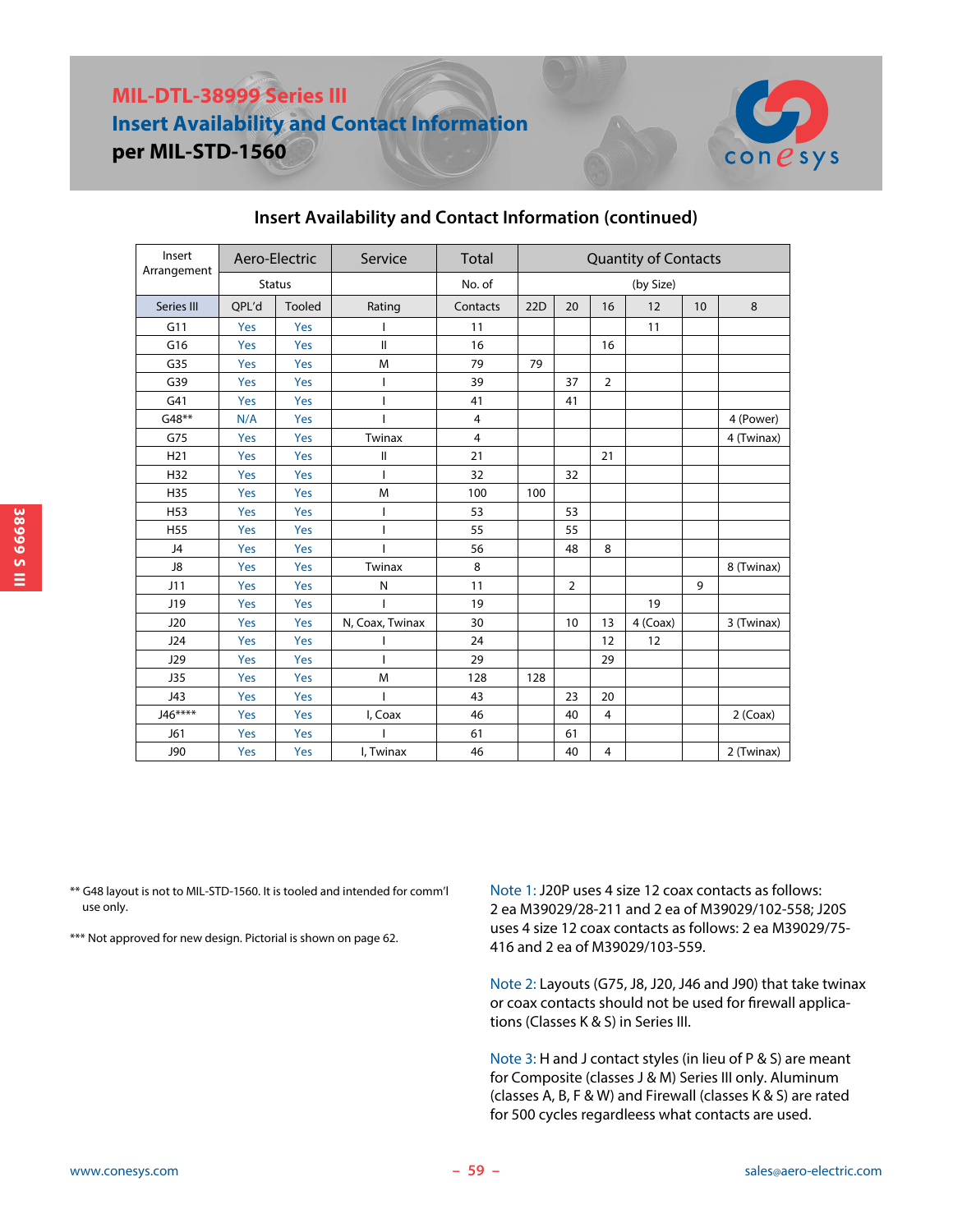

## **MIL-STD-1560 Insert Arrangements (Pin Front View) for MIL-DTL-38999 Series III Connectors**

## **Insert Arrangements Views**



E99,  $2 \# 16, 21 \# 20, 1$ 

**38999 S III**

**SISP 28111** 

E6,  $6 + 12,1$ 

E8, 8 # 16, II

E26, 26 # 20, I

E35, 55 # 22D, M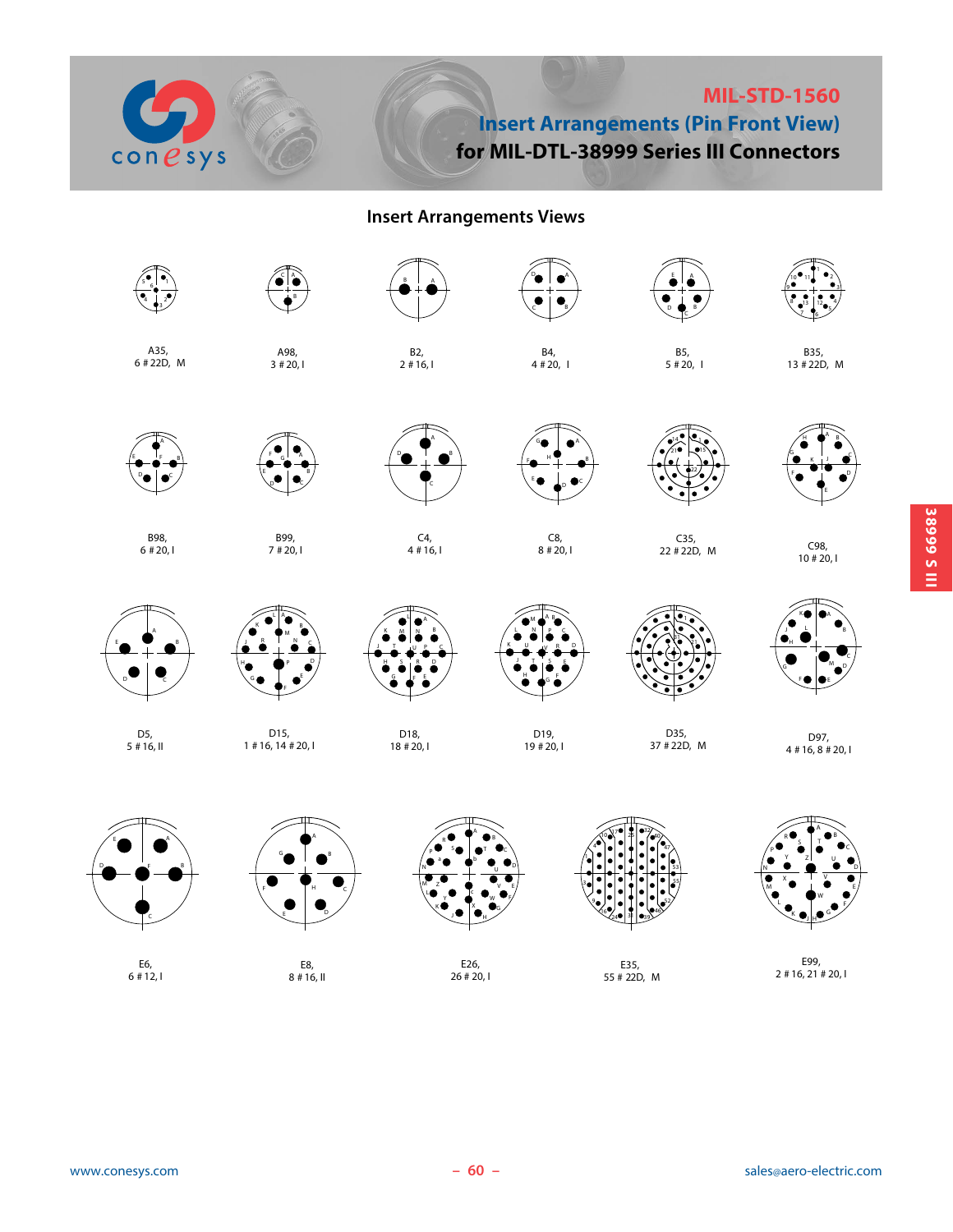# **MIL-STD-1560 Insert Arrangements (Pin Front View) for MIL-DTL-38999 Series III Connectors**



**Insert Arrangements Views**



**\* Inactive for new design.**

**\*\* Not MIL-STD-1560 layout (not QPL'd.).**

www.conesys.com **61** - **61** - **61** sales@aero-electric.com